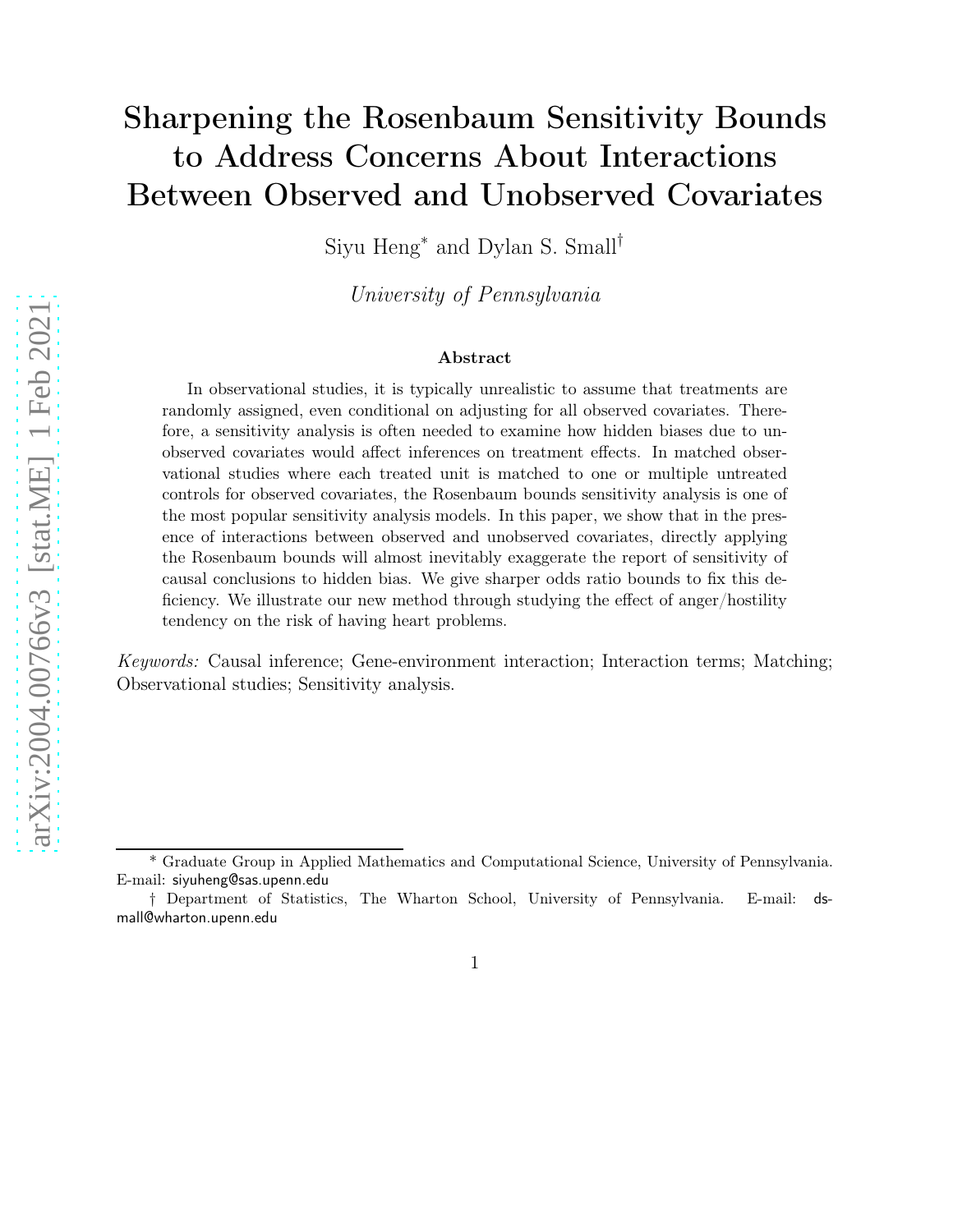### 1 Introduction

In a randomized experiment, units are randomly assigned to the treatment group or control groups, perhaps by flipping a coin. In contrast, in an observational study, treatments are not randomly assigned to units and differences between the outcomes of the treated and control groups can be a biased estimate of the true treatment effect because of baseline differences between the treated and control groups. Baseline differences that can be captured by observed covariates can often be removed by model-based adjustments or matching. Among these methods, matching has been extensively used as a nonparametric way of adjusting for the observed covariates in observational studies: each treated unit is matched to one or several controls (i.e., untreated units) on baseline observed covariates such that the treated units and controls are similar in measured confounders as they would be under a randomized experiment, and the comparisons are made within these matched sets [\(Rubin, 1973;](#page-29-0) [Rosenbaum, 2002,](#page-29-1) [2010](#page-29-2); [Hansen, 2004;](#page-27-0) [Stuart](#page-30-0), [2010](#page-30-0); [Zubizarreta et al.](#page-30-1), [2013](#page-30-1); [Pimentel et al.](#page-29-3), [2015;](#page-29-3) [Zubizarreta and Keele](#page-31-0), [2017](#page-31-0)).

However, there is typically the concern that some important baseline covariates are unobserved, so that the treatment assignments may not be random within each matched set. A sensitivity analysis asks how a departure from random assignment of treatment would affect the causal conclusion drawn from a primary analysis that assumes the treatment is randomly assigned conditional on the observed covariates. Among various sensitivity analysis models in matched observational studies, the Rosenbaum bounds sensitivity analysis [\(Rosenbaum](#page-29-4), [1987](#page-29-4), [2002](#page-29-1)) is one of the most popular. The Rosenbaum bounds sensitivity analysis introduces a uniform sensitivity parameter  $\Gamma \geq 1$  bounding the ratio of the odds of treatment within each matched set: the more  $\Gamma$  departs from 1, the more the treatment assignment potentially departs from random assignment in each matched set. Then re-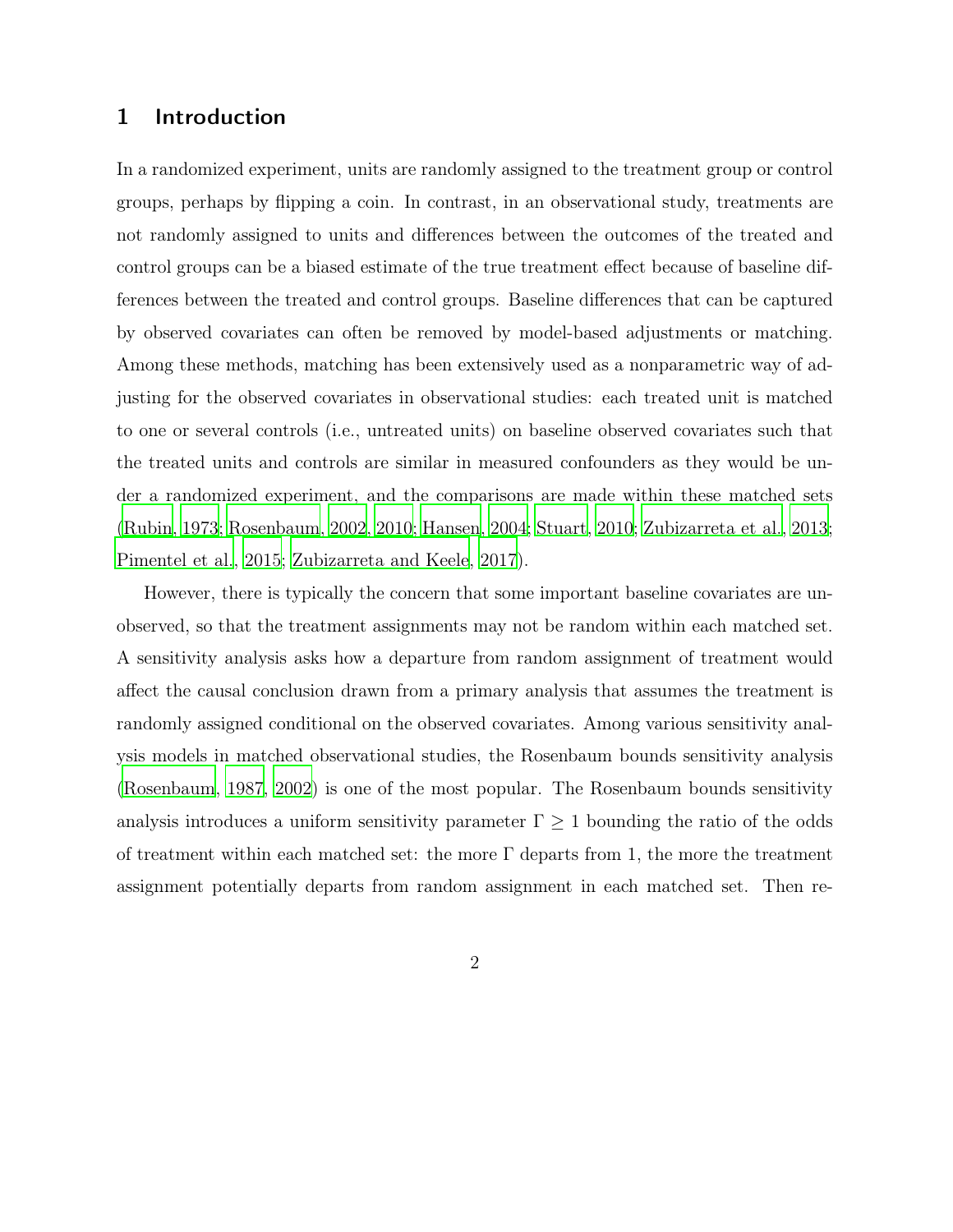searchers typically look at the "worst-case" p-value, which is defined as the largest p-value given the sensitivity parameter  $\Gamma$  over all possible arrangements of unobserved covariates (i.e., unmeasured confounders) [\(Rosenbaum](#page-29-1), [2002\)](#page-29-1). For examples of studies using the Rosenbaum bounds sensitivity analysis, see [Normand et al.](#page-28-0) [\(2001\)](#page-28-0), [Rosenbaum \(2002\)](#page-29-1), [Rosenbaum \(2004](#page-29-5)), [Heller et al. \(2009\)](#page-27-1), [Silber et al.](#page-30-2) [\(2009\)](#page-30-2), [Stuart and Hanna \(2013\)](#page-30-3), [Zubizarreta et al. \(2013\)](#page-30-1), [Hsu et al. \(2015\)](#page-27-2), [Zubizarreta et](#page-30-4) al. [\(2016](#page-30-4)), [Ertefaie et al. \(2018\)](#page-26-0), [Fogarty \(2019](#page-26-1)), [Karmakar et al.](#page-27-3) [\(2019\)](#page-27-3), [Zhao](#page-30-5) [\(2019\)](#page-30-5), and [Zhang et al. \(2020\)](#page-30-6). Many other sensitivity analysis models also build on the Rosenbaum bounds sensitivity analysis (e.g., [Gastwirth et al.](#page-26-2), [1998;](#page-26-2) [Ichino et al.](#page-27-4), [2008;](#page-27-4) [Rosenbaum and Silber](#page-29-6), [2009;](#page-29-6) [Nattino and Lu](#page-28-1), [2018](#page-28-1); [Fogarty and Hasegawa, 2019\)](#page-26-3).

In this article, we show that in the presence of any interactions between the observed and unobserved covariates in the logit model of the treatment assignment probability, the Rosenbaum bounds will almost inevitably be loose for some of the matched sets. Interactions between observed and unobserved covariates commonly exist in observational studies. One such setting is the extensively-studied "gene-environment interaction"  $(G \times E)$ , where two different genotypes respond to environmental variation in different ways [\(Ottman, 1996](#page-28-2); [Caspi et al.](#page-26-4), [2002\)](#page-26-4). In many studies, such genotypes were not identified, measured, or publicly available, and should be considered as unobserved covariates that can interact with some observed environmental covariates [\(Pérusse and Bouchard](#page-29-7), [1999\)](#page-29-7). Directly applying the Rosenbaum bounds sensitivity analysis in such settings can greatly exaggerate the sensitivity of the causal conclusion to hidden bias. To perform a more informative and less conservative sensitivity analysis in matched studies, we give sharper odds ratio bounds when there is concern about a possible interaction between an observed covariate and an unobserved covariate. We apply our new result to study the causal effect of anger/hostility tendency on the risk of having heart disease. The data used for this work is publicly available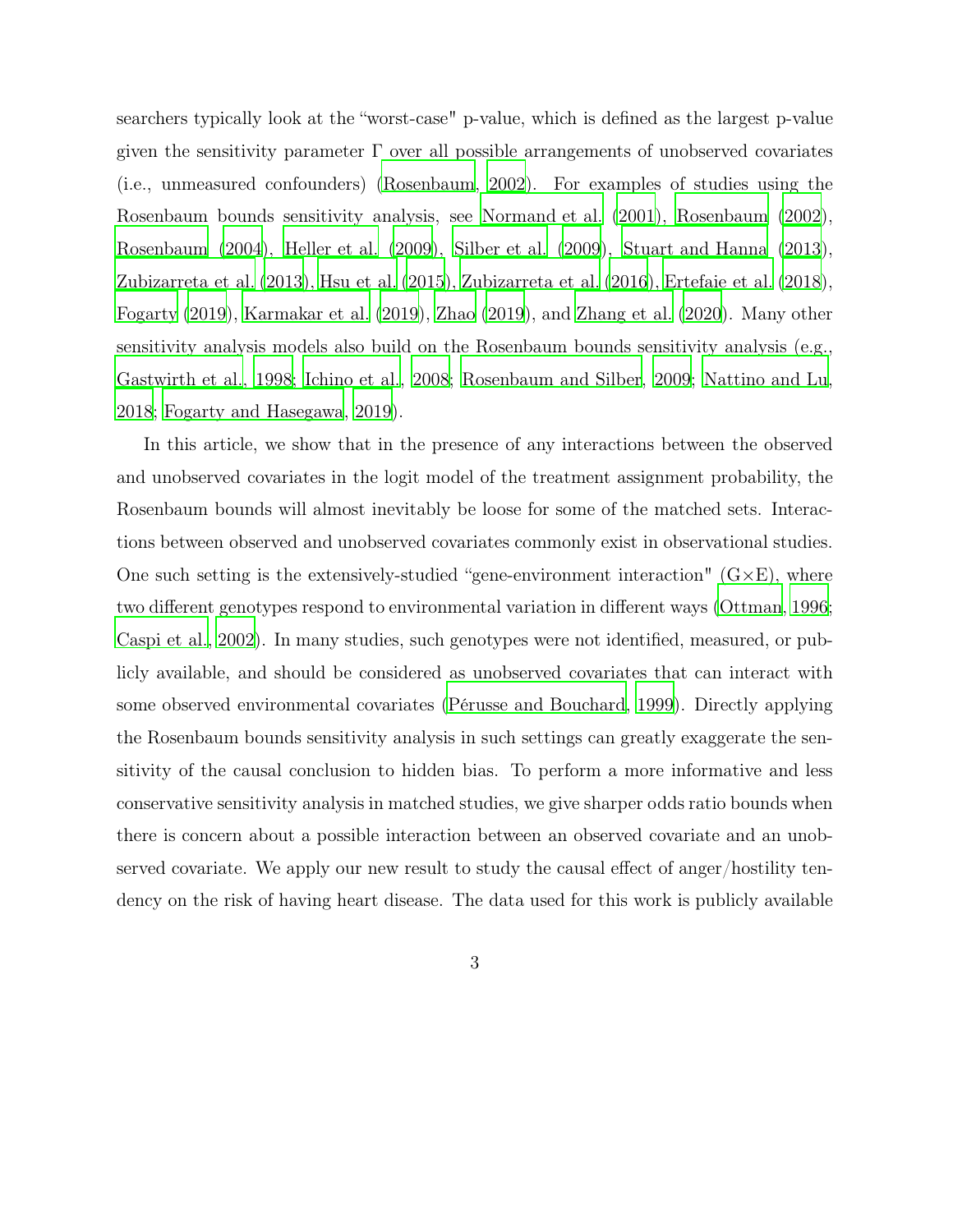<span id="page-3-0"></span>at <https://www.ssc.wisc.edu/wlsresearch/>. The code and codebook used for this work are available at <https://github.com/siyuheng/Sharpening-the-Rosenbaum-Bounds>.

## 2 A brief review of the Rosenbaum bounds sensitivity analysis

We briefly review the classical framework for the Rosenbaum bounds sensitivity analysis for a matched observational study in which each treated unit is matched to one or more controls [\(Rosenbaum](#page-29-1), [2002](#page-29-1)). There are I matched sets  $i = 1, \ldots, I$ , and matched set i contains  $n_i$  ( $n_i \geq 2$ ) units, so  $N = \sum_{i=1}^{I} n_i$  units in total. In each matched set, one unit received treatment and the others received control. Let  $Z_{ij} = 1$  if unit j in matched set *i* received treatment, otherwise let  $Z_{ij} = 0$ . Therefore, we have  $\sum_{j=1}^{n_i} Z_{ij} = 1$  for all *i*. Let  $\mathbf{x}_{ij} = (x_{ij(1)}, \ldots, x_{ij(K)})^T$  denote the K observed covariates and  $u_{ij}$  an unobserved covariate of unit j in matched set i. The sets are matched for the observed covariates but not for the unobserved covariate, therefore  $x_{ij} = x_{ij'}$  for all i, j and j', but possibly  $u_{ij} \neq u_{ij'}$  if  $j \neq j'$  [\(Rosenbaum](#page-29-1), [2002\)](#page-29-1). Denote the common observed covariates for units in matched sets i as  $\mathbf{x}_i = (x_{i(1)}, \dots, x_{i(K)})^T$ , where  $\mathbf{x}_i = \mathbf{x}_{ij} = \mathbf{x}_{ij'}$  for all  $i, j, j'$ . Under the potential outcome framework, if unit  $j$  in matched set  $i$  received treatment (i.e.,  $Z_{ij} = 1$ , we observe the potential outcome  $r_{Tij}$ ; otherwise (i.e.,  $Z_{ij} = 0$ ), we observe the potential outcome  $r_{Cij}$  [\(Neyman, 1923](#page-28-3); [Rubin](#page-30-7), [1974\)](#page-30-7). Therefore, the observed outcome for each i, j is  $R_{ij} = Z_{ij}r_{Tij} + (1 - Z_{ij})r_{Cij}$ . Denote the collection of observed outcomes as  $\mathbf{R} = (R_{11}, \ldots, R_{In_I})^T$  and the collection of unobserved covariates as  $\mathbf{u} = (u_{11}, \ldots, u_{In_I})^T$ . Write  $\mathcal{F} = \{(r_{Tij}, r_{Cij}, \mathbf{x}_{ij}, u_{ij}), i = 1, \ldots, I, j = 1, \ldots, n_i\}$ , and let  $\mathcal{Z}$  be the set of all possible values of  $\mathbf{Z} = (Z_{11}, \ldots, Z_{In})^T$  where  $\mathbf{Z} \in \mathcal{Z}$  if and only if  $\sum_{j=1}^{n_i} Z_{ij} = 1$  for all *i*. Let  $|A|$  denote the number of elements of a finite set A, and define the indicator function  $1\{A\} = 1$  if A is true, and  $1\{A\} = 0$  otherwise. Let  $a \gg b$  denote that a is much greater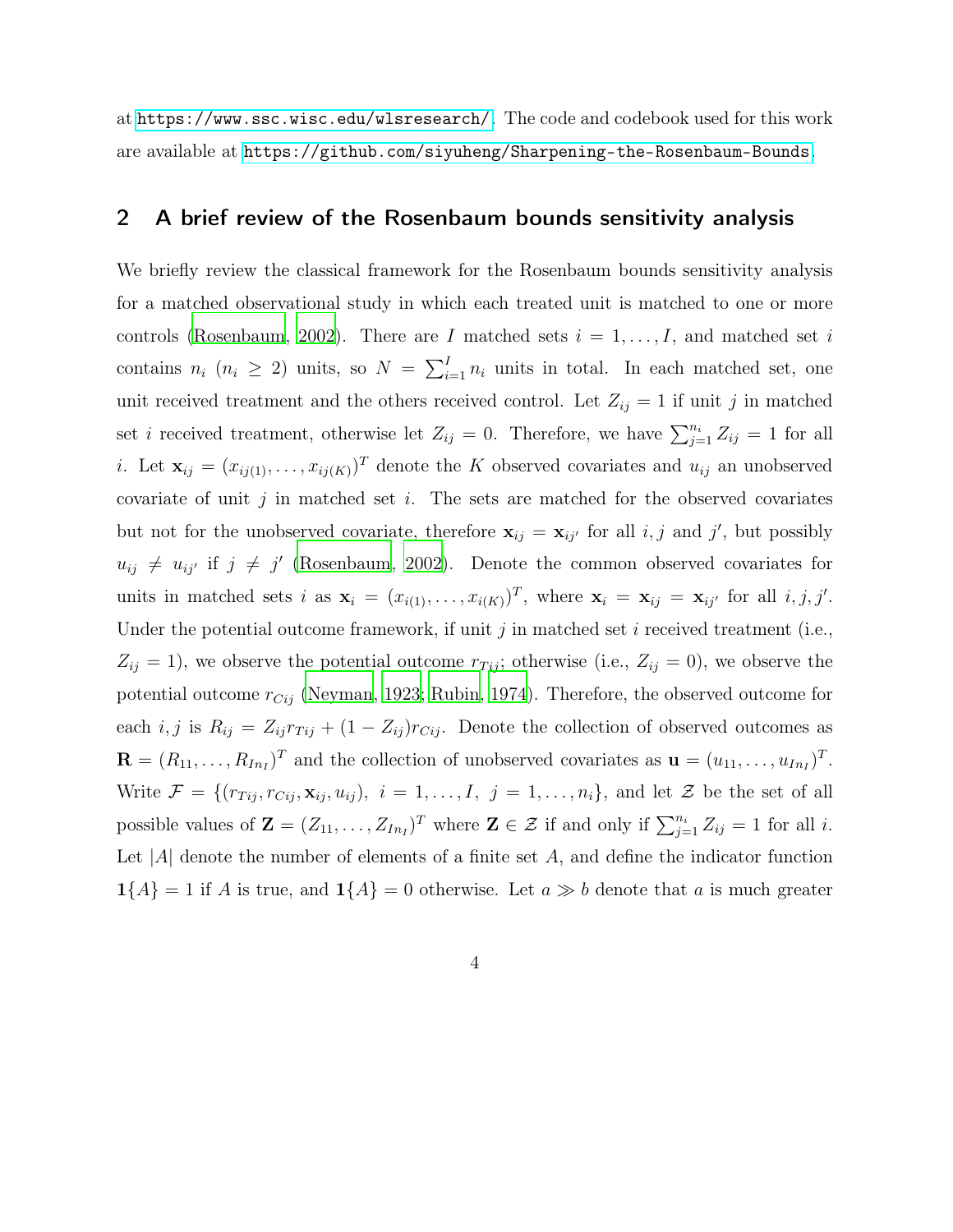than b.

Fisher's sharp null hypothesis of no treatment effect asserts that  $H_0: r_{Tij} = r_{Cij}$ , for all i, j. In a randomized experiment, we can assume that  $pr(\mathbf{Z} = \mathbf{z} | \mathcal{F}, \mathcal{Z}) = 1/|\mathcal{Z}| =$  $1/(\prod_{i=1}^{I} n_i)$  for all  $z \in \mathcal{Z}$ . In a stratified randomized experiment with one unit in each matched set being randomly assigned to treatment, the significance level of a test statistic T being greater than or equal to the observed value t can be computed as

$$
\begin{aligned} \text{pr}(T \ge t \mid \mathcal{F}, \mathcal{Z}) &= \sum_{\mathbf{z} \in \mathcal{Z}} \mathbf{1} \{ T(\mathbf{z}, \mathbf{R}) \ge t \} \text{ pr}(\mathbf{Z} = \mathbf{z} \mid \mathcal{F}, \mathcal{Z}) \\ &= \frac{|\{\mathbf{z} \in \mathcal{Z} : T(\mathbf{z}, \mathbf{R}) \ge t\}|}{|\mathcal{Z}|}. \end{aligned}
$$

In an observational study, it is often unrealistic to assume that treatment was randomly assigned, even within a matched set of units with the same observed covariates, due to the possible presence of an unobserved covariate. A sensitivity analysis is therefore needed to determine how departures from random assignment of treatment would affect the causal conclusions drawn from a primary analysis that assumes the treatment is randomly assigned within each matched set. Let  $\pi_{ij} = P(Z_{ij} = 1 | \mathcal{F})$  denote the probability that unit j in matched set i will receive treatment. The Rosenbaum bounds sensitivity analysis considers that two units  $ij$  and  $ij'$  in the same matched set i, with the same observed covariates  $\mathbf{x}_{ij} = \mathbf{x}_{ij'} = \mathbf{x}_i$ , may differ in their chances of receiving the treatment by at most a factor of  $\Gamma \geq 1$ :

<span id="page-4-0"></span>
$$
\Gamma^{-1} \le \frac{\pi_{ij}(1 - \pi_{ij'})}{\pi_{ij'}(1 - \pi_{ij})} \le \Gamma, \quad \text{for all } i \in \{1, ..., I\} \text{ and } j, j' \in \{1, ..., n_i\}.
$$
 (1)

Constraint [\(1\)](#page-4-0) is also known as the Rosenbaum bounds [\(DiPrete and Gangl](#page-26-5), [2004](#page-26-5)). It is clear that the more  $\Gamma$  departs from 1, the more the treatment assignment potentially departs from random assignment. In the Rosenbaum bounds sensitivity analysis, people are interested in the "worst-case" (i.e., the largest possible) p-value reported by a test statistic  $T$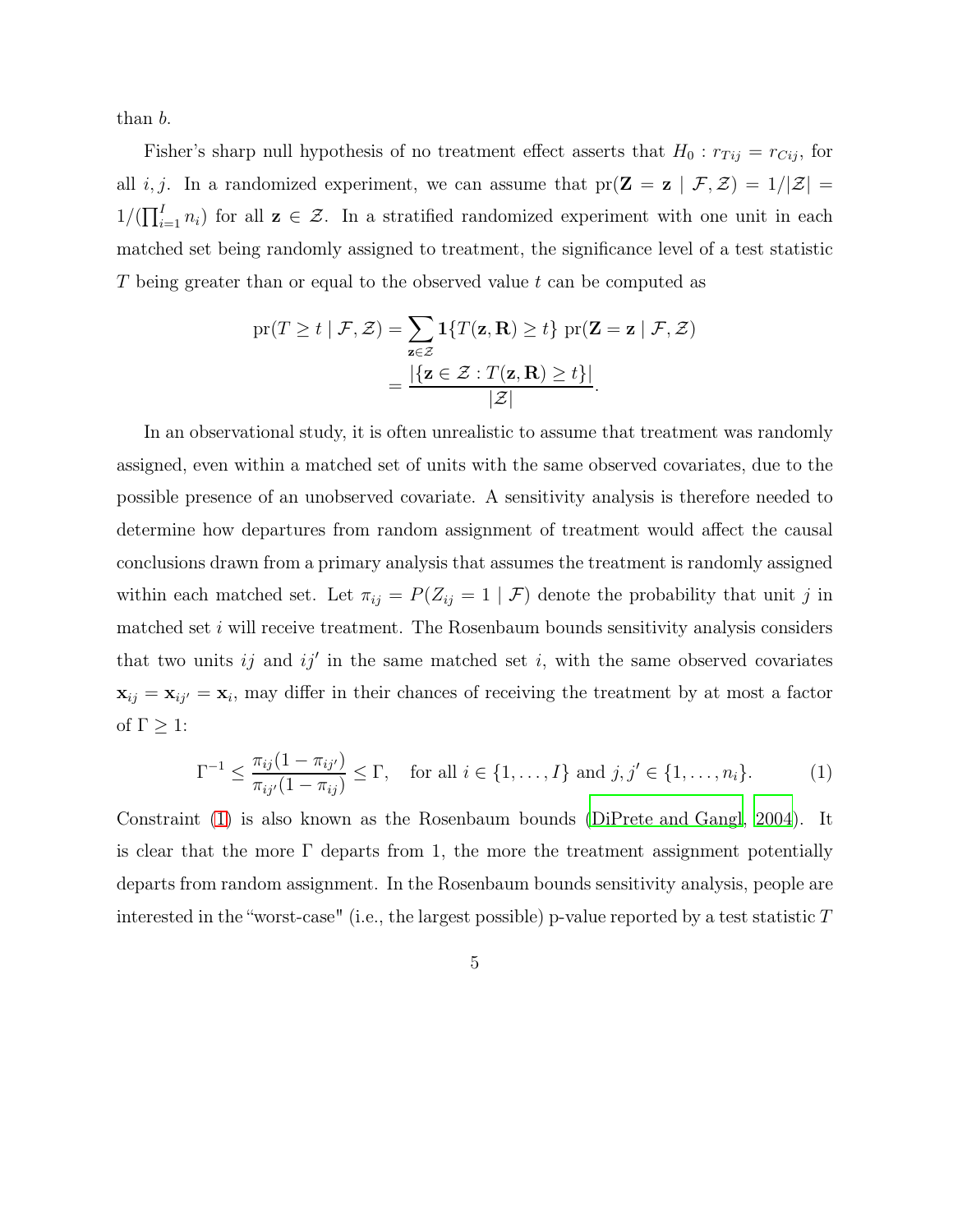given its observed value t under constraint  $(1)$  [\(Rosenbaum](#page-29-1), [2002\)](#page-29-1). In practice, researchers gradually increase the sensitivity parameter  $\Gamma$ , report the "worst-case" p-value under each Γ, and find the largest Γ such that the "worst-case" p-value exceeds the prespecified level  $\alpha$ . Such a changepoint  $\Gamma$  is called "sensitivity value" and informs the magnitude of potential hidden bias required to alter the causal conclusion [\(Zhao, 2019](#page-30-5)).

For example, in a paired study where  $n<sub>i</sub> = 2$  for all i, a commonly used family of test statistics are sign-score statistics, including McNemar's test and Wilcoxon's signed rank test. Their general form is  $T_{ss} = \sum_{i=1}^{I} d_i \sum_{j=1}^{2} c_{ij} Z_{ij}$ , where both  $d_i \geq 0$  and  $c_{ij} \in \{0, 1\}$ are functions of **R** and so are fixed under  $H_0$ . When each  $R_{ij}$  is binary, setting  $d_i = 1$  and  $c_{ij} = R_{ij}$  gives McNemar's test. For  $i = 1, ..., I$ , define  $\overline{T}_{\Gamma,i}$  to be independent random variables taking the value 1 with probability  $p_i^+$ <sup>+</sup> and the value 0 with probability  $1 - p_i^+$  $_i^+$ , where

$$
p_i^+ = \begin{cases} 0 & \text{if } c_{i1} = c_{i2} = 0, \\ 1 & \text{if } c_{i1} = c_{i2} = 1, \\ \frac{\Gamma}{1+\Gamma} & \text{if } c_{i1} \neq c_{i2}. \end{cases}
$$

As shown in Section 4.3 in [Rosenbaum \(2002\)](#page-29-1), under the Rosenbaum bounds [\(1\)](#page-4-0), for all t and  $\Gamma \geq 1$ , we have  $\text{pr}(T_{ss} \geq t \mid \mathcal{F}, \mathcal{Z}) \leq \text{pr}(\sum_{i=1}^{I} \overline{T}_{\Gamma,i} \geq t \mid \mathcal{F}, \mathcal{Z})$ . That is, in the Rosenbaum bounds sensitivity analysis, the "worst-case" p-value under Γ reported by  $T_{ss}$  given t is  $pr(\sum_{i=1}^{I} \overline{T}_{\Gamma,i} \geq t \mid \mathcal{F}, \mathcal{Z})$ . Assuming no interactions between observed and unobserved covariates, the upper bound  $pr(\sum_{i=1}^{I} \overline{T}_{\Gamma,i} \geq t \mid \mathcal{F}, \mathcal{Z})$  is sharp in the sense that it can be achieved for some arrangements of unobserved covariates; see Section 4.3 in [Rosenbaum \(2002\)](#page-29-1). However, as we will show in Theorem [1](#page-8-0) in Section [3,](#page-6-0) in the presence of interactions between observed and unobserved covariates, the upper bound  $\text{pr}(\sum_{i=1}^{I} \overline{T}_{\Gamma, i} \geq t \mid \mathcal{F}, \mathcal{Z})$  induced from the Rosenbaum bounds [\(1\)](#page-4-0) is in general loose in the sense that it cannot be achieved for any arrangements of unobserved covariates. The result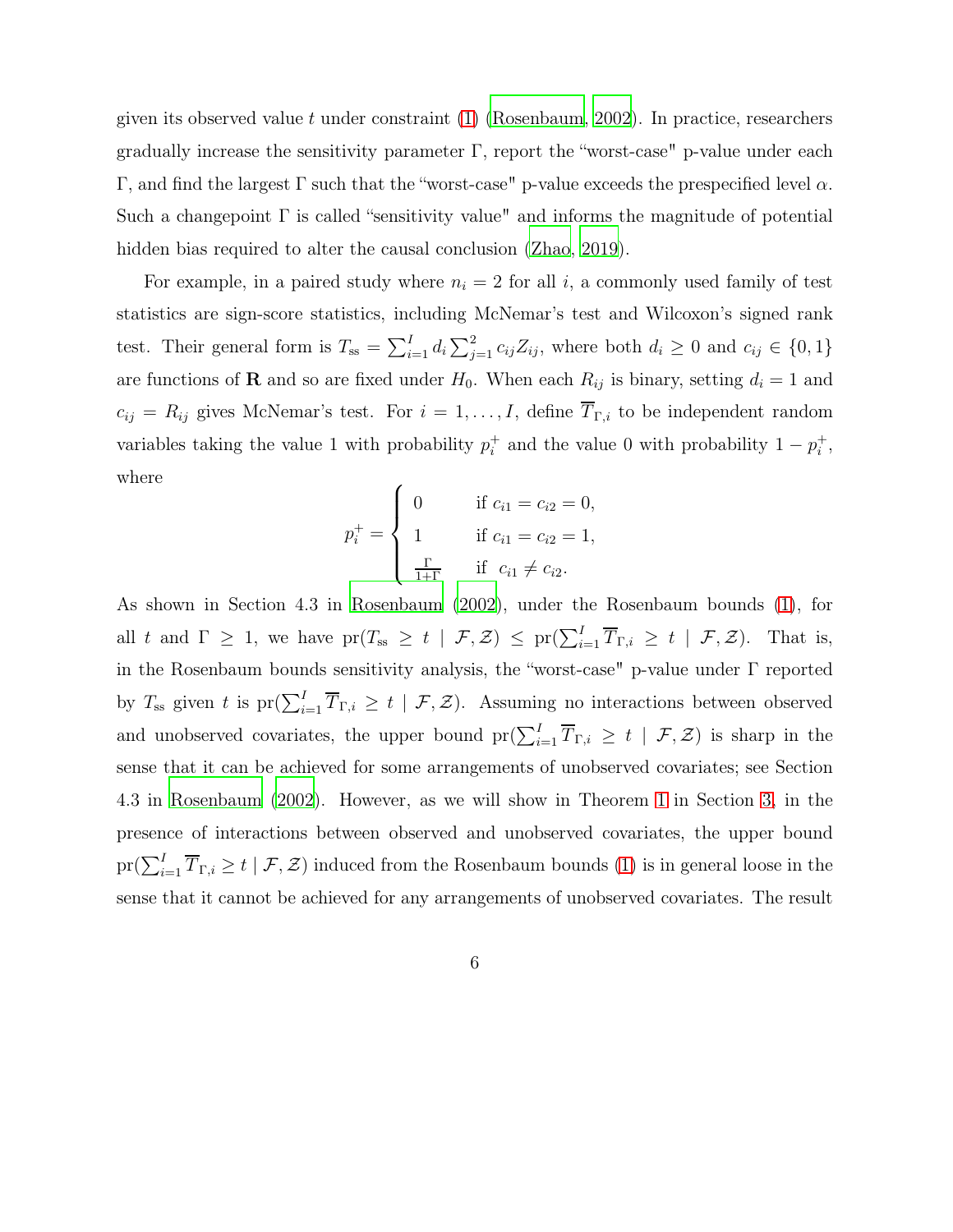<span id="page-6-0"></span>in Theorem [1](#page-8-0) also holds for general matching regimes (including pair matching, matching with multiple controls, and full matching).

# 3 The Rosenbaum bounds are loose in the presence of X-U interactions

The Rosenbaum bounds [\(1\)](#page-4-0) is an odds ratio bound imposed on all matched sets that does not explicitly involve the observed covariates  $x_{ij}$  and a hypothesized unobserved covariate  $u_{ij}$ ; it is natural to consider how it can be derived from a model expressed in terms of  $\mathbf{x}_{ij}$  and  $u_{ij}$  for the treatment assignment probability  $\pi_{ij}$  [\(Rosenbaum, 2002\)](#page-29-1). Since the first paper on the Rosenbaum bounds sensitivity analysis [\(Rosenbaum, 1987](#page-29-4)), considering a logit form linking  $\pi_{ij}$  to  $\mathbf{x}_{ij}$  and  $u_{ij}$  with no interactions between  $\mathbf{x}_{ij}$  and  $u_{ij}$  has been a routine way of interpreting the Rosenbaum bounds [\(1\)](#page-4-0) and has been applied in numerous studies [\(Rosenbaum](#page-29-1), [2002](#page-29-1); [DiPrete and Gangl](#page-26-5), [2004\)](#page-26-5):

<span id="page-6-1"></span>
$$
\log\left(\frac{\pi_{ij}}{1-\pi_{ij}}\right) = g(\mathbf{x}_{ij}) + \gamma u_{ij}, \quad u_{ij} \in [0,1],\tag{2}
$$

where  $\gamma \in \mathbb{R}$  is unknown, and  $g(\cdot)$  is an arbitrary unknown function of  $\mathbf{x}_{ij}$ . Note that the constraint  $u_{ij} \in [0,1]$  is no more restrictive than assuming a bounded support of  $u_{ij}$ and is only imposed to make the scalar  $\gamma$  more interpretable [\(Rosenbaum](#page-29-4), [1987,](#page-29-4) [2002\)](#page-29-1). For example, if the original unobserved covariate  $\tilde{u}_{ij} \in [0,\xi]$  for some  $0 < \xi < +\infty$ , we just need to consider a normalized unobserved covariate  $u_{ij} = \xi^{-1} \tilde{u}_{ij} \in [0, 1]$  and consider the logit model of  $\pi_{ij}$  in terms of  $\mathbf{x}_{ij}$  and  $u_{ij} = \xi^{-1}\widetilde{u}_{ij} \in [0,1]$ . It is then straightfor-ward to show that the Rosenbaum bounds [\(1\)](#page-4-0) can be implied from [\(2\)](#page-6-1) with  $\Gamma = \exp(|\gamma|)$ [\(Rosenbaum](#page-29-1), [2002;](#page-29-1) [DiPrete and Gangl, 2004\)](#page-26-5). Note that the Rosenbaum bounds [\(1\)](#page-4-0) are a type of nonparametric odds ratio bounds which can be implied from more general models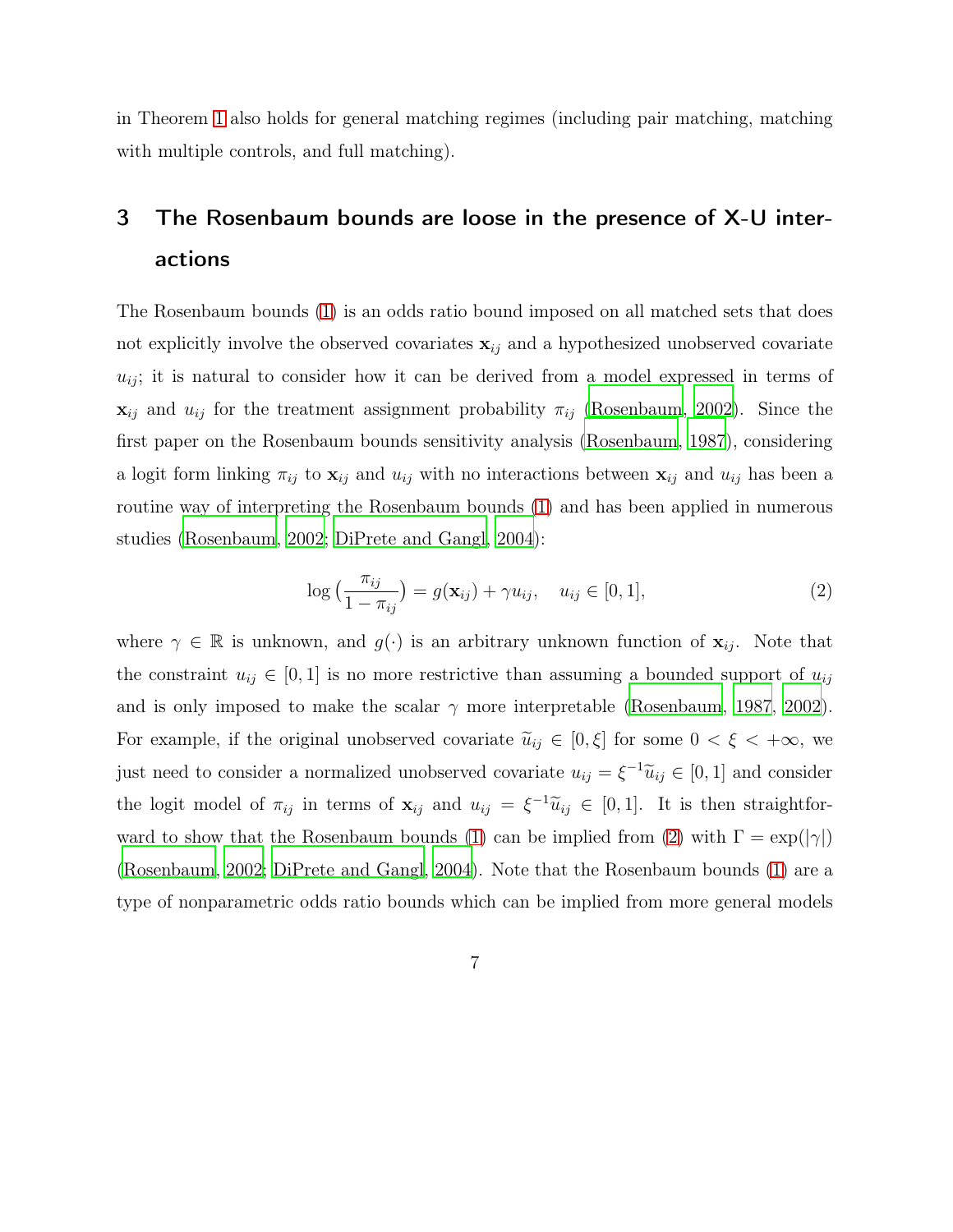on  $\pi_{ij}$  than model [\(2\)](#page-6-1) with appropriate equation linking Γ and the proposed model on  $\pi_{ij}$ . In the previous literature, model [\(2\)](#page-6-1) is extensively used as a working model for interpreting the Rosenbaum bounds due to its simplicity and clarity. However, as we will show in the rest of this section, only considering model [\(2\)](#page-6-1) and ignoring potential interactions between observed and unobserved covariates can be harmful in a sensitivity analysis.

In this section, we instead consider a more general model of  $\pi_{ij}$  in terms of  $\mathbf{x}_{ij}$  and  $u_{ij}$ allowing for any possible additive two-way interactions between each  $\mathbf{x}_{ij(k)}$  and  $u_{ij}$  (X-U interactions):

<span id="page-7-0"></span>
$$
\log\left(\frac{\pi_{ij}}{1-\pi_{ij}}\right) = g(\mathbf{x}_{ij}) + \beta^T \mathbf{x}_{ij} \times u_{ij} + \gamma u_{ij}, \quad u_{ij} \in [0,1],
$$
\n(3)

where  $\beta^T \in \mathbb{R}^K$  and  $\gamma \in \mathbb{R}$  are unknown, and  $g(\cdot)$  is an arbitrary unknown function of  $\mathbf{x}_{ij}$ . Similar to the arguments under model [\(2\)](#page-6-1), the constraint  $u_{ij} \in [0, 1]$  is no more restrictive than assuming a bounded support of  $u_{ij}$  and is only imposed to make  $\beta^T$  and  $\gamma$  more interpretable. When  $\beta^T = \mathbf{0}$  (i.e., no X-U interactions), model [\(3\)](#page-7-0) reduces to the original model [\(2\)](#page-6-1) that motivated the Rosenbaum bounds sensitivity analysis [\(Rosenbaum, 1987\)](#page-29-4). Under [\(3\)](#page-7-0), according to the definition of  $\Gamma$  in the Rosenbaum bounds [\(1\)](#page-4-0), the following equation linking the prespecified sensitivity parameter  $\Gamma$  and the unknown parameters  $(\beta^T, \gamma)$  can be obtained:

<span id="page-7-1"></span>
$$
\Gamma = \max_{i,j,j'} \frac{\pi_{ij}(1 - \pi_{ij'})}{\pi_{ij'}(1 - \pi_{ij})} \text{ subject to } \mathbf{x}_{ij} = \mathbf{x}_{ij'} \text{ and } u_{ij}, u_{ij'} \in [0, 1] \text{ for all } i, j, j'
$$
  
= 
$$
\max_{i=1,\dots,I} \exp(|\beta^T \mathbf{x}_i + \gamma|).
$$
 (4)

See Appendix for a derivation of equation [\(4\)](#page-7-1). Note that when  $\beta^T = \mathbf{0}$ , equation [\(4\)](#page-7-1) reduces to the commonly used equation  $\Gamma = \exp(|\gamma|)$  obtained under model [\(2\)](#page-6-1). A key insight from equation  $(4)$  is that, in the presence of X-U interactions, setting the sensitivity parameter Γ not only incorporates our prior belief on the unknown structural parameters  $(β<sup>T</sup>, γ)$ ,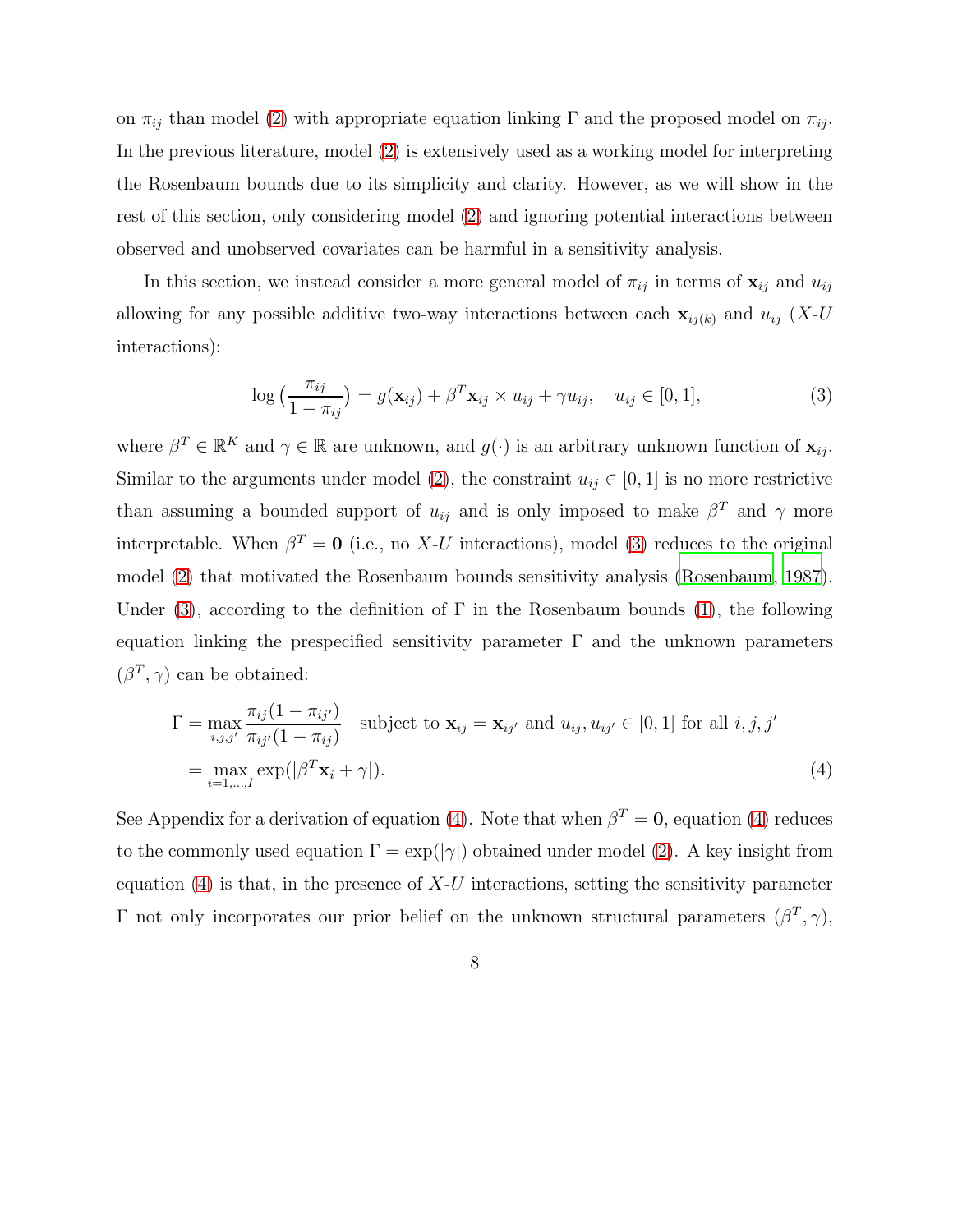but also information about the matched observed covariates  $\mathbf{x}_i$ ,  $i = 1, \ldots, I$ . The following result claims that the Rosenbaum bounds [\(1\)](#page-4-0) will almost inevitably be conservative if there are any interactions between observed and unobserved covariates.

<span id="page-8-0"></span>**Theorem 1.** Consider the sensitivity parameter  $\Gamma$  defined in the Rosenbaum bounds [\(1\)](#page-4-0). Let  $\Gamma > 1$ , and suppose that there exist two matched sets  $i_1$  and  $i_2$  such that  $\mathbf{x}_{i_1} \neq \pm \mathbf{x}_{i_2}$ . Then we have under model [\(3\)](#page-7-0), there exist some  $\mathbf{x}^* \in \mathbb{R}^K$  and a subset E of  $\mathbb{R}^K$  of Lebesgue measure zero, such that for any  $\beta^T \neq 0$  (i.e., if there exist any interaction terms between  $\mathbf{x}_{ij}$  and  $u_{ij}$ ) and  $\beta^T \notin E$ , the Rosenbaum bounds [\(1\)](#page-4-0) are loose for any matched set i with  $\mathbf{x}_i \neq \pm \mathbf{x}^*$ , in the sense that for any matched set i with  $\mathbf{x}_i \neq \pm \mathbf{x}^*$  there exists some  $\Upsilon_i < \Gamma$ such that

$$
\Upsilon_i^{-1} \le \frac{\pi_{ij}(1 - \pi_{ij'})}{\pi_{ij'}(1 - \pi_{ij})} \le \Upsilon_i, \quad \text{for all } j, j'.
$$

Proofs of all theorems and corollaries in this article are in Appendix. We consider a simple example to illustrate the principle of Theorem [1.](#page-8-0)

**Example 1.** Suppose that there is only one observed covariate  $x_{ij} \in \{0, 1\}$ , and also an unobserved covariate  $u_{ij} \in [0, 1]$ . Under model [\(3\)](#page-7-0), we have  $\log(\frac{\pi_{ij}}{1-\pi_{ij}}) = g(x_{ij}) + \beta x_{ij} u_{ij} +$  $\gamma u_{ij}$ . According to [\(4\)](#page-7-1), we have  $\Gamma = \max\{\exp(|\gamma|), \exp(|\beta + \gamma|)\}\$ . It is clear that if  $\beta \neq 0$  or  $-2\gamma$ , we have  $\exp(|\gamma|) \neq \exp(|\beta + \gamma|)$ . If  $\Gamma = \exp(|\gamma|) > \exp(|\beta + \gamma|)$ , then the Rosenbaum bounds [\(1\)](#page-4-0) are loose for any matched set i with the common observed covariate  $x_i = 1$ . That is, for all matched set i with  $x_i = 1$ , we have

$$
\Gamma^{-1} < \exp(-|\beta + \gamma|) \le \frac{\pi_{ij}(1 - \pi_{ij'})}{\pi_{ij'}(1 - \pi_{ij})} \le \exp(|\beta + \gamma|) < \Gamma, \quad \text{for all } j, j' \text{ and } u_{ij}, u_{ij'} \in [0, 1].
$$

Similarly, if  $\Gamma = \exp(|\beta + \gamma|) > \exp(|\gamma|)$ , the Rosenbaum bounds [\(1\)](#page-4-0) are loose for any matched set *i* with  $x_i = 0$ . Therefore, when  $\beta \neq 0$ , unless  $\beta \in \{-2\gamma\}$  (a subset of R of Lebesgue measure zero), the Rosenbaum bounds are loose for either all matched sets  $i$  with  $x_i = 0$  or all matched sets i with  $x_i = 1$ .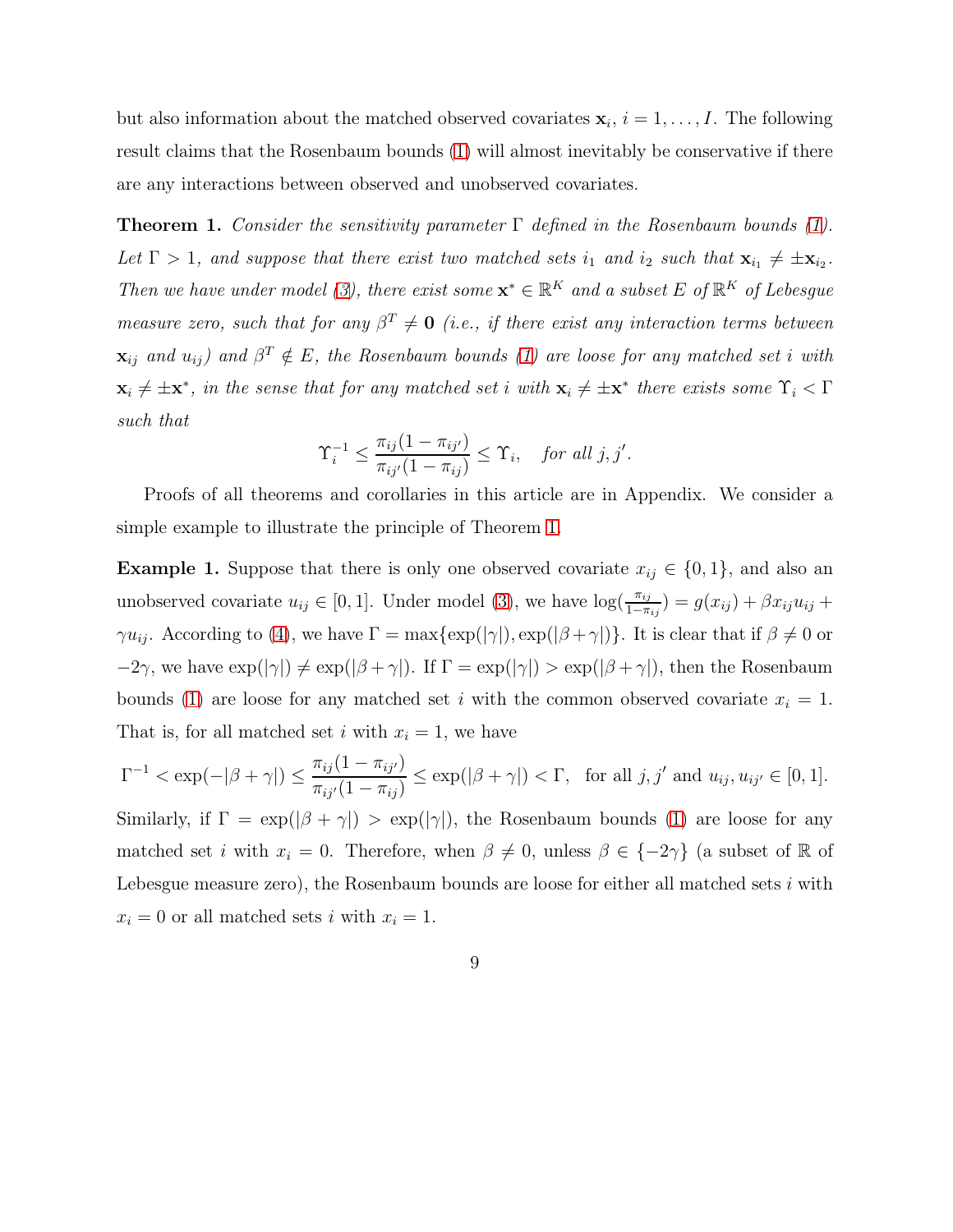### <span id="page-9-3"></span>4 Sharper odds ratio bounds accounting for X-U interactions

In this section, we give new odds ratio bounds that are sharper than the Rosenbaum bounds [\(1\)](#page-4-0) when a researcher is concerned about the possible interaction between a particular observed covariate, say, the kth component  $x_{(k)}$  of the observed covariates vector **x**, and the unobserved covariate u. We consider a sub-model of  $(3)$  which allows for possible interaction term linking  $x_{(k)}$  and u:

<span id="page-9-0"></span>
$$
logit(\pi_{ij}) = log\left(\frac{\pi_{ij}}{1 - \pi_{ij}}\right) = g(\mathbf{x}_{ij}) + \tilde{\beta} \tilde{x}_{ij(k)} u_{ij} + \gamma u_{ij}, \quad u_{ij} \in [0, 1],
$$
\n(5)

where  $\widetilde{\beta}, \gamma \in \mathbb{R}$  are unknown, and  $g(\cdot)$  is an unknown function of  $\mathbf{x}_{ij}$ . Again, the unobserved covariate  $u_{ij} \in [0, 1]$  is normalized to make  $\tilde{\beta}$  and  $\gamma$  more interpretable. Each  $\widetilde{x}_{ij(k)} = \frac{x_{ij(k)}-\min_{i,j} x_{ij(k)}}{\max_{i,j} x_{ij(k)}-\min_{i,j} x_{ij}}$  $\frac{L_{ij(k)}-\min_{i,j}L_{ij(k)}}{\max_{i,j}L_{ij(k)}-\min_{i,j}L_{ij(k)}} \in [0,1]$  is also normalized to make  $\beta$  more interpretable. Again, note that when  $\tilde{\beta} = 0$ , model [\(5\)](#page-9-0) reduces to the original model assuming no interaction terms that motivated the Rosenbaum bounds sensitivity analysis [\(Rosenbaum](#page-29-4), [1987](#page-29-4)). In addition to the sensitivity parameter  $\Gamma$  defined in [\(1\)](#page-4-0) which quantifies the magnitude of the largest possible bias over all matched sets, when  $\Gamma > 1$ , we introduce another prespecified sensitivity parameter  $\lambda$  under model [\(5\)](#page-9-0) as

<span id="page-9-1"></span>
$$
\lambda = \frac{\frac{\partial \text{logit}(\pi_{ij})}{\partial u_{ij}} \mid x_{ij(k)} = \max_{i,j} x_{ij(k)}}{\frac{\partial \text{logit}(\pi_{ij})}{\partial u_{ij}} \mid x_{ij(k)} = \min_{i,j} x_{ij(k)}} = \frac{\tilde{\beta} + \gamma}{\gamma}, \quad \gamma \neq 0.
$$
\n(6)

<span id="page-9-2"></span>The sensitivity parameter  $\lambda$  quantifies how distinct the effects of u on the treatment assignment probability can be under the largest and smallest possible values of  $x_{(k)}$ . Note that when  $\tilde{\beta} = 0$  (i.e., no interaction between  $x_{(k)}$  and u), we have  $\lambda = 1$ . Let  $\tilde{x}_{i(k)}$  denote the normalized common covariate  $x_{i(k)}$  for matched set i, therefore  $\tilde{x}_{i(k)} = \tilde{x}_{ij(k)} = \tilde{x}_{ij'}(k)$ for all  $j, j'$ . Then we have the following sharper odds ratio bounds.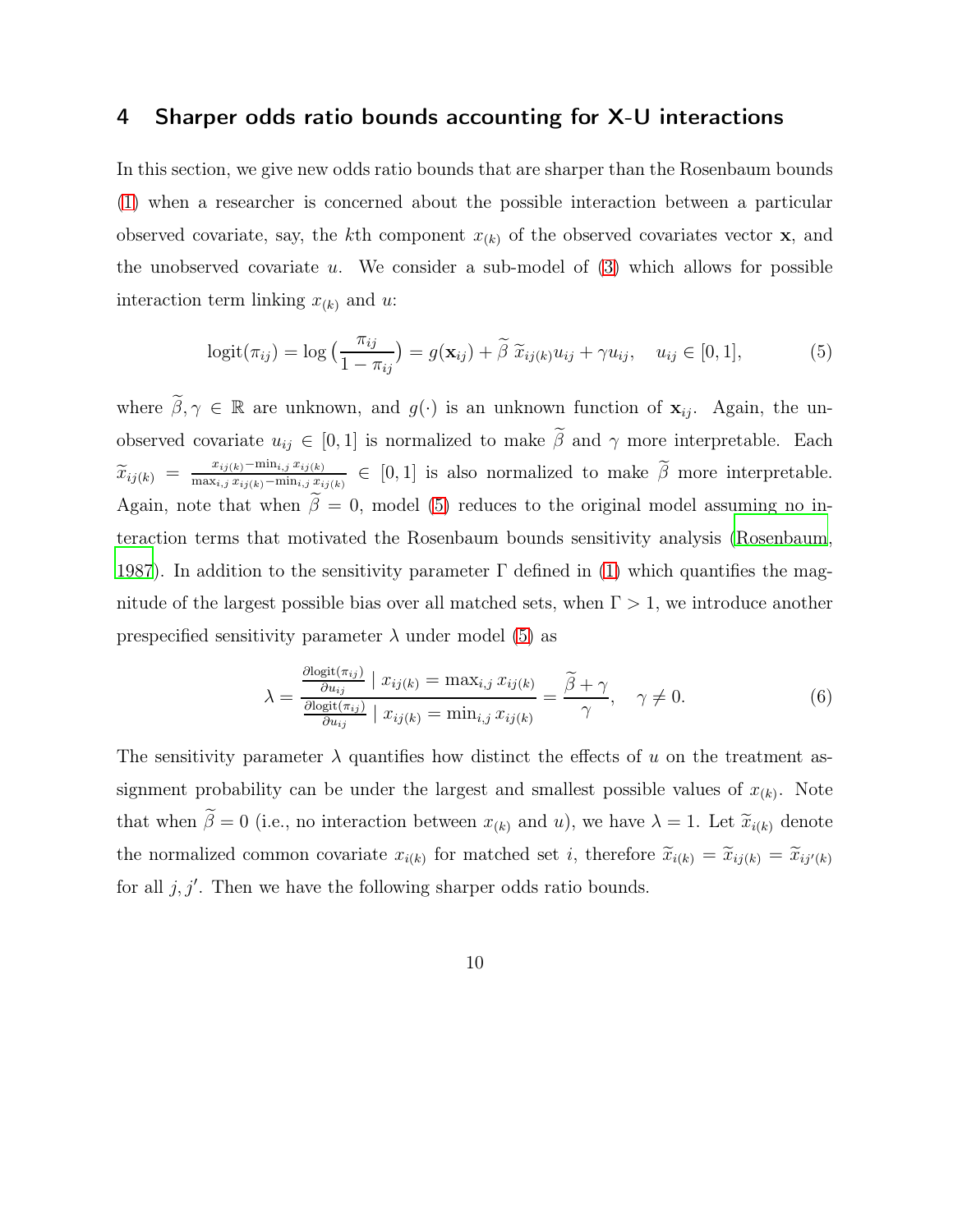**Theorem 2.** Consider the sensitivity parameter  $\Gamma$  defined in the Rosenbaum bounds [\(1\)](#page-4-0) with  $\Gamma > 1$ . Under model [\(5\)](#page-9-0) which allows for possible interaction between the observed covariate  $x_{(k)}$  and the normalized unobserved covariate u, consider the sensitivity parameter  $\lambda$  defined in [\(6\)](#page-9-1). Then we have

<span id="page-10-0"></span>
$$
\Gamma_{\lambda,i}^{-1} \le \frac{\pi_{ij}(1 - \pi_{ij'})}{\pi_{ij'}(1 - \pi_{ij})} \le \Gamma_{\lambda,i} \quad \text{for all } i \in \{1, \dots, I\} \text{ and } j, j' \in \{1, \dots, n_i\},\tag{7}
$$

where

$$
\Gamma_{\lambda,i} = \begin{cases} \Gamma^{|(\lambda-1)\widetilde{x}_{i(k)}+1|} & \text{if } |\lambda| \leq 1, \\ \Gamma^{|(1-\lambda^{-1})\widetilde{x}_{i(k)}+\lambda^{-1}|} & \text{if } |\lambda| > 1. \end{cases}
$$

We have  $1 \leq \Gamma_{\lambda,i} \leq \Gamma$  for all i, and the equality  $\Gamma_{\lambda,i} = \Gamma$  holds for matched set i if and only if at least one of the following three conditions holds: (a)  $\lambda = 1$ ; (b)  $|\lambda| \leq 1$  and  $x_{i(k)} = \min_i x_{i(k)}$ ; (c)  $|\lambda| \ge 1$  and  $x_{i(k)} = \max_i x_{i(k)}$ . The bounds [\(7\)](#page-10-0) are sharp in the sense that for all  $i, j, j'$ , there exist  $u_{ij}, u_{ij'} \in [0, 1]$  such that  $\{\pi_{ij}(1 - \pi_{ij'})\}/\{\pi_{ij'}(1 - \pi_{ij})\} = \Gamma_{\lambda,i}$ .

A key feature of the sharper odds ratio bounds in Theorem [2](#page-9-2) is that they incorporate the information of the observed covariates among the matched samples, which is ignored by the Rosenbaum bounds [\(1\)](#page-4-0). In Table [1,](#page-11-0) we present some numerical illustrations of the gap between the sensitivity parameter  $\Gamma$  in the Rosenbaum bounds [\(1\)](#page-4-0) and the  $\Gamma_{\lambda,i}$  in the sharper odds ratio bounds proposed in Theorem [2.](#page-9-2)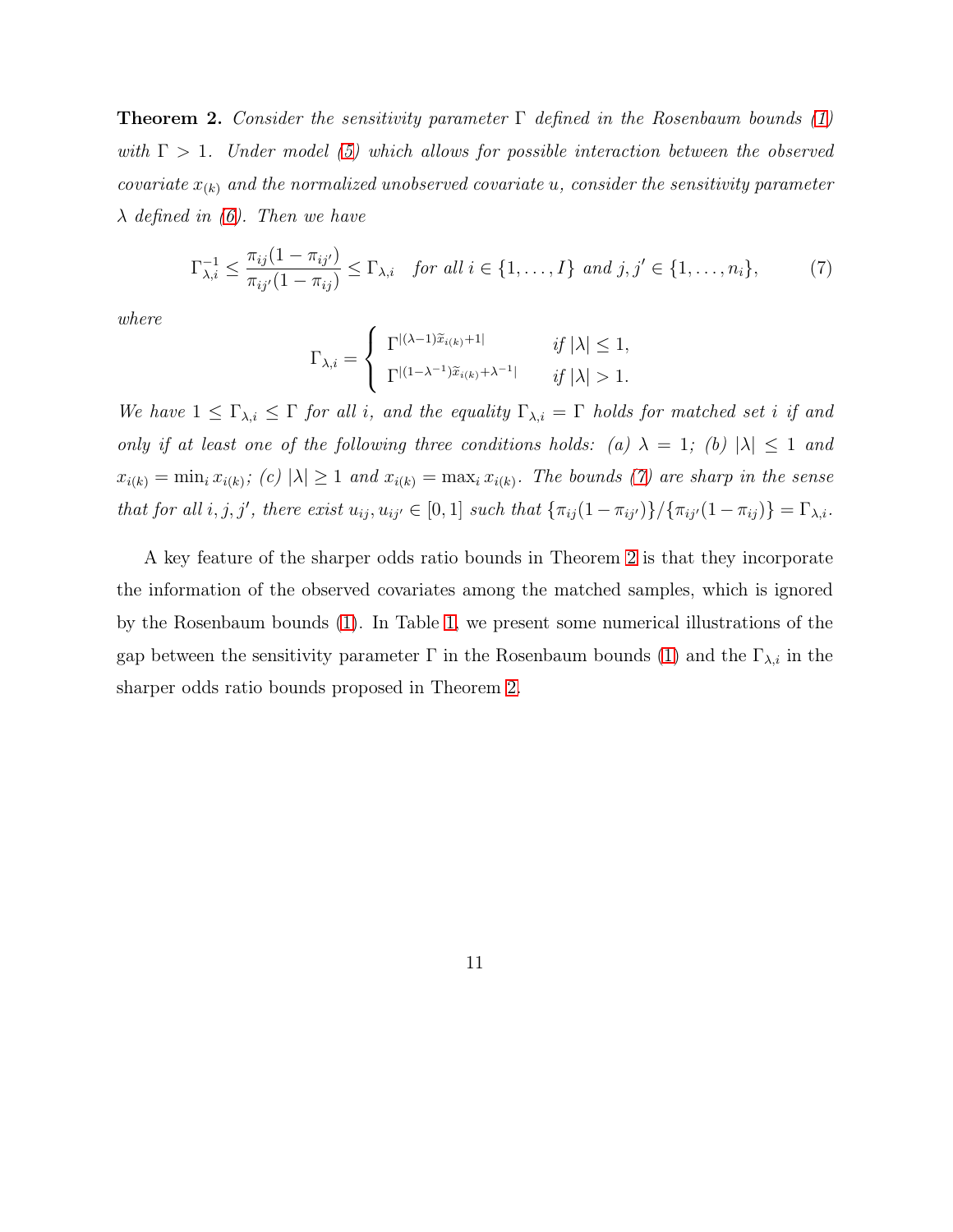Table 1: The  $\Gamma_{\lambda,i}$  in the sharper odds ratio bounds proposed in Theorem [2](#page-9-2) under various Γ,  $\lambda$ , and  $\widetilde{x}_{i(k)} \in [0, 1]$ . Note that  $\Gamma_{\lambda,i} = \Gamma$  when  $\lambda = 1$ .

<span id="page-11-0"></span>

| $\Gamma=2$                           | $\lambda = \frac{1}{8}$ | $\lambda = \frac{1}{4}$ | $\lambda = \frac{1}{2}$ | $\lambda = 1$ | $\lambda = 2$ | $\lambda = 4$ | $\lambda = 8$ |
|--------------------------------------|-------------------------|-------------------------|-------------------------|---------------|---------------|---------------|---------------|
| $\widetilde{x}_{i(k)} = 0$           | 2.00                    | 2.00                    | 2.00                    | 2.00          | 1.41          | 1.19          | 1.09          |
| $\widetilde{x}_{i(k)} = \frac{1}{5}$ | 1.77                    | 1.80                    | 1.87                    | 2.00          | 1.52          | 1.32          | 1.23          |
| $\widetilde{x}_{i(k)} = \frac{2}{5}$ | 1.57                    | 1.62                    | 1.74                    | 2.00          | 1.62          | 1.46          | 1.39          |
| $\widetilde{x}_{i(k)} = \frac{3}{5}$ | 1.39                    | 1.46                    | 1.62                    | 2.00          | 1.74          | 1.62          | 1.57          |
| $\widetilde{x}_{i(k)} = \frac{4}{5}$ | 1.23                    | 1.32                    | 1.52                    | 2.00          | 1.87          | 1.80          | 1.77          |
| $\widetilde{x}_{i(k)}=1$             | 1.09                    | 1.19                    | 1.41                    | 2.00          | 2.00          | 2.00          | 2.00          |
|                                      |                         |                         |                         |               |               |               |               |
| $\Gamma = 3$                         | $\lambda = \frac{1}{8}$ | $\lambda = \frac{1}{4}$ | $\lambda = \frac{1}{2}$ | $\lambda = 1$ | $\lambda = 2$ | $\lambda = 4$ | $\lambda = 8$ |
| $\widetilde{x}_{i(k)} = 0$           | 3.00                    | 3.00                    | 3.00                    | 3.00          | 1.73          | 1.32          | 1.15          |
| $\widetilde{x}_{i(k)} = \frac{1}{5}$ | 2.48                    | 2.54                    | 2.69                    | 3.00          | 1.93          | 1.55          | 1.39          |
| $\widetilde{x}_{i(k)} = \frac{2}{5}$ | 2.04                    | 2.16                    | 2.41                    | 3.00          | 2.16          | 1.83          | 1.69          |
| $\widetilde{x}_{i(k)} = \frac{3}{5}$ | 1.69                    | 1.83                    | 2.16                    | 3.00          | 2.41          | 2.16          | 2.04          |
| $\widetilde{x}_{i(k)} = \frac{4}{5}$ | 1.39                    | 1.55                    | 1.93                    | 3.00          | 2.69          | 2.54          | 2.48          |
| $\widetilde{x}_{i(k)}=1$             | 1.15                    | 1.32                    | 1.73                    | 3.00          | 3.00          | 3.00          | 3.00          |

If the observed covariate  $x_{(k)} \in \{0, 1\}$  is a binary (dummy) variable, model [\(5\)](#page-9-0) reduces to

$$
logit(\pi_{ij}) = g(\mathbf{x}_{ij}) + \tilde{\beta} x_{ij(k)} u_{ij} + \gamma u_{ij}, \quad x_{ij(k)} \in \{0, 1\}, u_{ij} \in [0, 1],
$$
 (8)

and the sensitivity parameter  $\lambda$  as defined in [\(6\)](#page-9-1) reduces to

$$
\lambda = \frac{\frac{\partial \text{logit}(\pi_{ij})}{\partial u_{ij}} \mid x_{ij(k)} = 1}{\frac{\partial \text{logit}(\pi_{ij})}{\partial u_{ij}} \mid x_{ij(k)} = 0} = \frac{\widetilde{\beta} + \gamma}{\gamma}, \quad \gamma \neq 0.
$$

That is, the sensitivity parameter  $\lambda$  is simply the ratio of the effect of u on the logit of the treatment assignment probability (denoted as  $\partial$ logit $/\partial u$ ) conditional on  $x_{(k)} = 1$  to that

12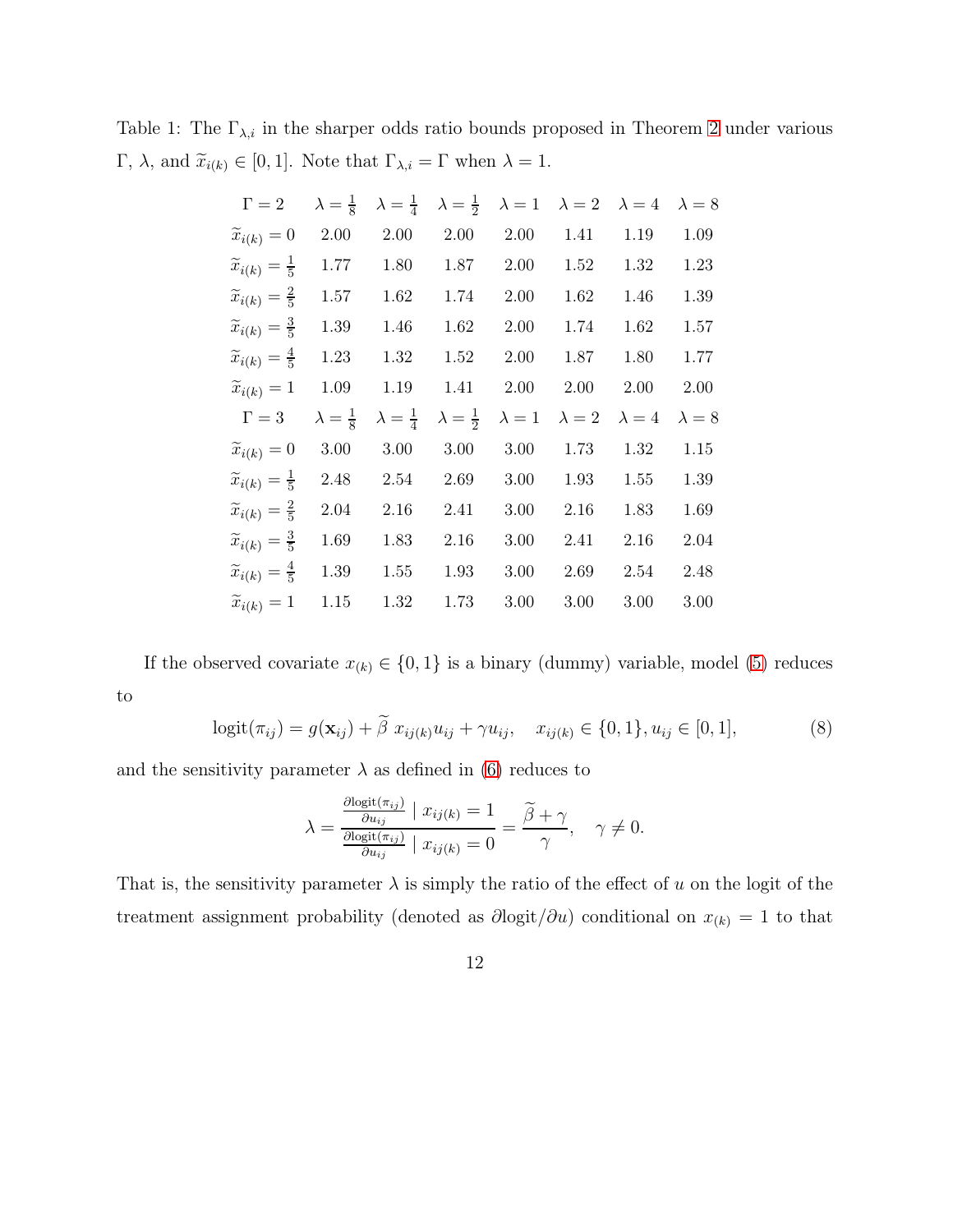<span id="page-12-0"></span>conditional on  $x_{(k)} = 0$ . Theorem [2](#page-9-2) implies the following sharper odds ratio bounds when  $x_{(k)}$  is binary.

Corollary 1. Under the same setting as that in Theorem [2,](#page-9-2) if the observed covariate  $x_{(k)} \in \{0, 1\}$  is a binary (dummy) variable, we have:

- 1. If  $|\lambda| = 1$ , then the Rosenbaum bounds [\(1\)](#page-4-0) are sharp for all matched sets, in the sense that for all i, j, j', there exist some  $u_{ij}, u_{ij'} \in [0,1]$  such that  $\{\pi_{ij}(1-\pi_{ij'})\}/\{\pi_{ij'}(1-\pi_{ij'})\}$  $\pi_{ij}$ ) =  $\Gamma$  or  $\Gamma^{-1}$ .
- 2. If  $|\lambda|$  < 1, then the Rosenbaum bounds [\(1\)](#page-4-0) are sharp for all matched sets i with  $x_{i(k)} = 0$ . While for all matched sets i with  $x_{i(k)} = 1$ , the Rosenbaum bounds [\(1\)](#page-4-0) can be improved with: for all i, j, j' with  $x_{i(k)} = 1$ , we have  $\Gamma^{-|\lambda|} \leq {\pi_{ij}(1 - \pi_{ij'})}/ {\pi_{ij'}(1 - \pi_{ij'})}$  $\pi_{ij}$ ) }  $\leq \Gamma^{|\lambda|}$ .
- 3. If  $|\lambda| > 1$ , then the Rosenbaum bounds [\(1\)](#page-4-0) are sharp for all matched sets i with  $x_{i(k)} = 1$ . While for all matched sets i with  $x_{i(k)} = 0$ , the Rosenbaum bounds [\(1\)](#page-4-0) can be improved with: for all i, j, j' with  $x_{i(k)} = 0$ , we have  $\Gamma^{-1/|\lambda|} \leq {\pi_{ij}(1 - \pi_{ij'})}/ {\pi_{ij'}(1 - \pi_{ij'})}$  $\pi_{ij}$ )  $\leq \Gamma^{1/|\lambda|}$ .

Corollary [1](#page-12-0) implies that in the binary covariate case, the sign of the sensitivity parameter  $\lambda$  does not matter in a sensitivity analysis. It also implies that in this case the more  $|\lambda|$ departs from 1, the less the treatment assignments can potentially depart from random assignments within some matched sets. When  $|\lambda| = 1$  $|\lambda| = 1$ , the bounds in Corollary 1 reduce to the Rosenbaum bounds [\(1\)](#page-4-0).

<span id="page-12-1"></span>Remark 1. Note that even if some observed covariates are not exactly matched for some matched sets, the sharper odds ratio bounds proposed in Theorem [2](#page-9-2) and Corollary [1](#page-12-0) can still be used as approximate sensitivity bounds as long as the following three conditions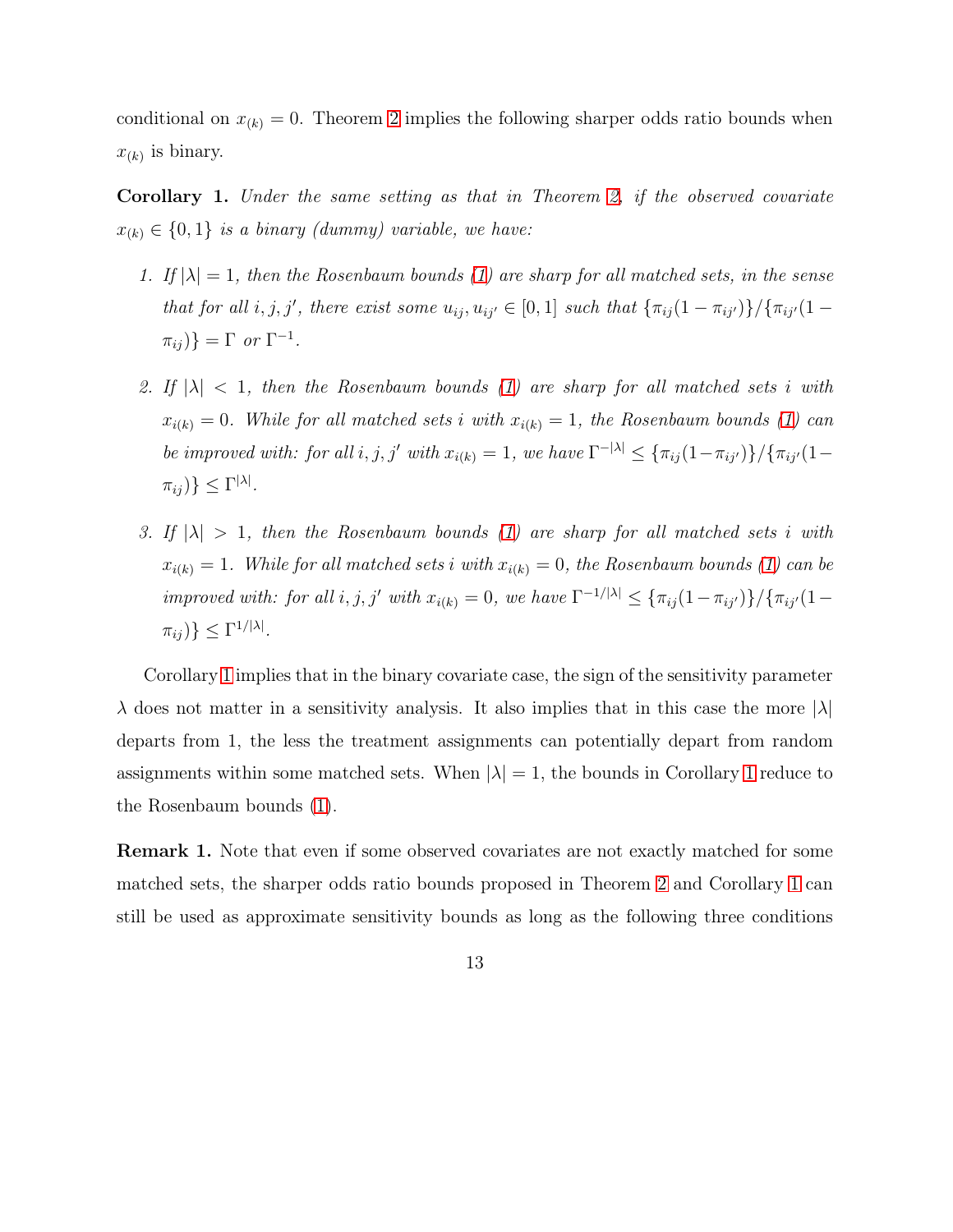hold: 1) the function  $g(\mathbf{x}_{ij})$  in model [\(5\)](#page-9-0) is a continuous function; 2) the observed covariates are very close among individuals within each matched set i (i.e.,  $\mathbf{x}_{ij} \approx \mathbf{x}_{ij'}$  for all  $i, j, j'$ ); 3) the observed covariates  $x_{(k)}$  which can interact with the unobserved covariate are equal among individuals within each matched set (i.e.,  $x_{ij(k)} = x_{ij'(k)} = x_{i(k)}$  for all  $i, j, j'$ ). Then the following calculation, combined with repeating the arguments in the proof of Theorem [2](#page-9-2) in Appendix, can justify the validity of the approximation:

$$
\frac{\pi_{ij}(1-\pi_{ij'})}{\pi_{ij'}(1-\pi_{ij})} = \frac{\exp\{g(\mathbf{x}_{ij}) + \widetilde{\beta} \widetilde{x}_{ij(k)} u_{ij} + \gamma u_{ij}\}}{\exp\{g(\mathbf{x}_{ij'}) + \widetilde{\beta} \widetilde{x}_{ij'(k)} u_{ij'} + \gamma u_{ij'}\}}
$$
\n
$$
= \frac{\exp\{g(\mathbf{x}_{ij})\}}{\exp\{g(\mathbf{x}_{ij'})\}} \frac{\exp\{\widetilde{\beta} \widetilde{x}_{ij(k)} u_{ij} + \gamma u_{ij}\}}{\exp\{\widetilde{\beta} \widetilde{x}_{ij'(k)} u_{ij'} + \gamma u_{ij'}\}}
$$
\n
$$
\approx \exp\{(\widetilde{\beta} \widetilde{x}_{i(k)} + \gamma)(u_{ij} - u_{ij'})\} \quad (\text{since } \mathbf{x}_{ij} \approx \mathbf{x}_{ij'} \text{ and } \widetilde{x}_{ij(k)} = \widetilde{x}_{ij(k)}).
$$

### 5 Implementation of the proposed sharper odds ratio bounds

<span id="page-13-0"></span>As we have shown in Theorem [2](#page-9-2) in Section [4,](#page-9-3) taking potential X-U interactions can lead to sharper odds ratio bounds than the Rosenbaum bounds [\(1\)](#page-4-0). By implementing the sharper odds ratio bounds proposed in Theorem [2,](#page-9-2) researchers can perform a less conservative sensitivity analysis than that with directly applying the Rosenbaum bounds. The sharper odds ratio bounds proposed in Theorem [2](#page-9-2) can be directly embedded in many of the previous results in the Rosenbaum bounds sensitivity analysis: in many cases, researchers just need to follow the procedure of the Rosenbaum sensitivity analysis except replacing all the sensitivity parameter  $\Gamma$  with  $\Gamma_{\lambda,i}$  proposed in Theorem [2](#page-9-2) in each matched set. For example, the following result shows how applying Theorem [2](#page-9-2) to perform a sensitivity analysis with a sign-score statistic  $T_{ss}$  can result in a less conservative "worst-case" p-value than the one reported by directly applying the Rosenbaum bounds sensitivity analysis with  $T_{ss}$ .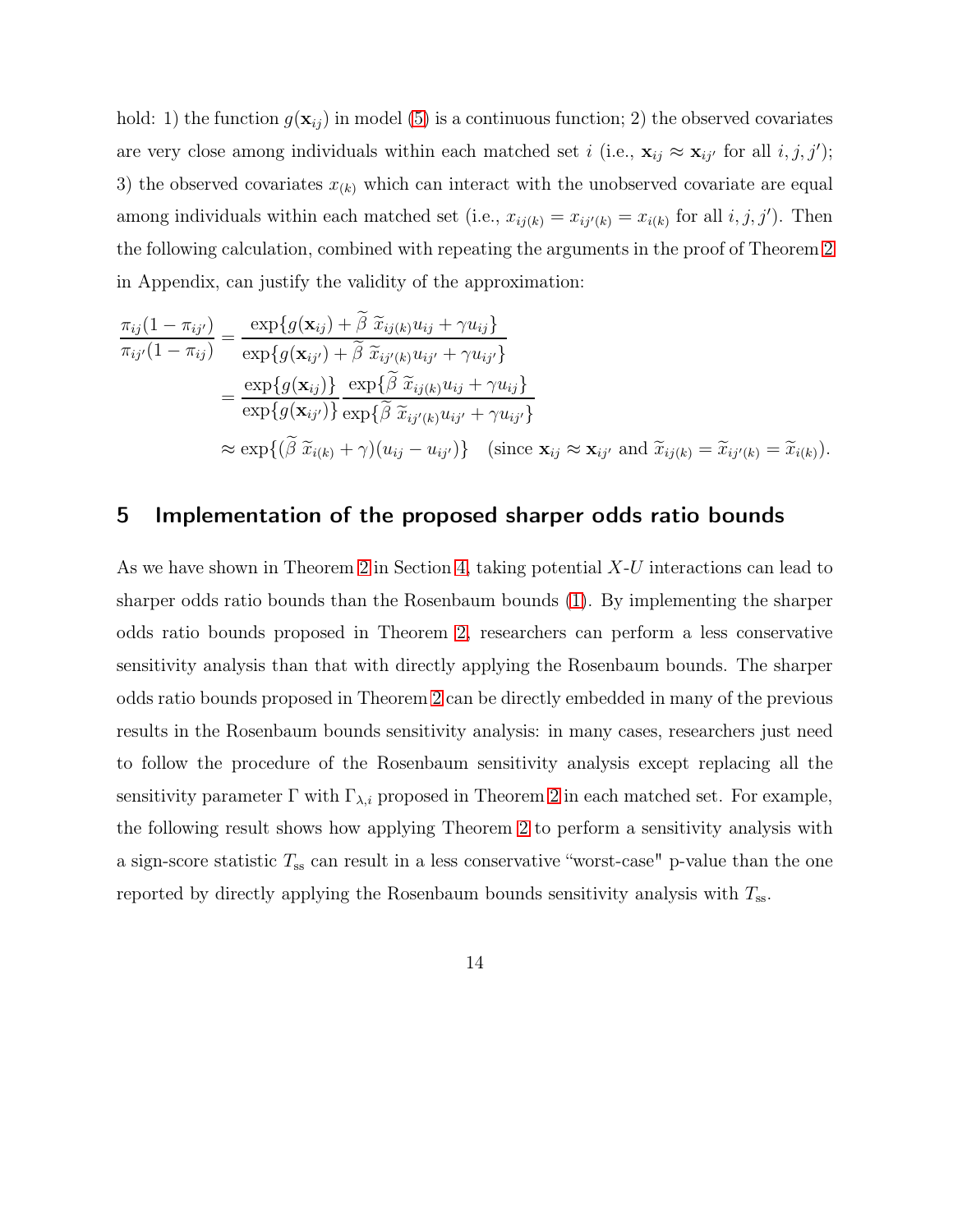Corollary 2. Let  $T_{ss} = \sum_{i=1}^{I} d_i \sum_{j=1}^{2} c_{ij} Z_{ij}$  be a sign-score statistic as introduced in Sec-tion [2.](#page-3-0) Consider testing Fisher's sharp null of no treatment effect  $H_0$ , and the sensitivity parameters  $\Gamma$  defined in the Rosenbaum bounds [\(1\)](#page-4-0) and  $\lambda$  defined in [\(6\)](#page-9-1) under model [\(5\)](#page-9-0). Define  $\Gamma_{\lambda,i}$  as in Theorem [2](#page-9-2) and  $\overline{T}_{\Gamma,i}$  as in Section [2.](#page-3-0) For  $i=1,\ldots,I$ , define  $\widetilde{T}_{\Gamma,\lambda,i}$  to be independent random variables taking the value 1 with probability  $\widetilde{p}_{\lambda,i}$  and the value 0 with probability  $1 - \widetilde{p}_{\lambda,i}$ , where

$$
\widetilde{p}_{\lambda,i} = \begin{cases}\n0 & \text{if } c_{i1} = c_{i2} = 0, \\
1 & \text{if } c_{i1} = c_{i2} = 1, \\
\frac{\Gamma_{\lambda,i}}{1 + \Gamma_{\lambda,i}} & \text{if } c_{i1} \neq c_{i2}.\n\end{cases}
$$

Then for all t and any fixed  $\Gamma > 1$  and  $\lambda \in \mathbb{R}$ , we have  $pr(T_{ss} \geq t \mid \mathcal{F}, \mathcal{Z}) \leq pr(\sum_{i=1}^{I} \widetilde{T}_{\Gamma, \lambda, i} \geq t \mid \mathcal{F})$  $t \mid \mathcal{F}, \mathcal{Z}$ ) for any  $\mathbf{u} \in [0,1]^N$ , and we have  $pr(\sum_{i=1}^I \widetilde{T}_{\Gamma,\lambda,i} \geq t \mid \mathcal{F}, \mathcal{Z}) \leq pr(\sum_{i=1}^I \overline{T}_{\Gamma,i} \geq t \mid \mathcal{F}, \mathcal{Z})$  $t \mid \mathcal{F}, \mathcal{Z}$ ). The upper bound  $pr(\sum_{i=1}^{I} \widetilde{T}_{\Gamma,\lambda,i} \geq t \mid \mathcal{F}, \mathcal{Z})$  is sharp in the sense that it can be achieved for some u.

# <span id="page-14-0"></span>6 Illustration: the effect of anger/hostility tendency on heart problems

Type A behavior is characterized by hostility, intense ambition, competitive "drive," constant preoccupation with deadlines, and a sense of time urgency [\(Rosenman et al., 1976\)](#page-29-8). Early research data suggested type A behavior was related to heart problems but the original findings have not been supported by subsequent research [\(Myrtek](#page-28-4), [2001\)](#page-28-4). Some researchers have turned their focus to whether tending to be angry and hostile – one of the specific aspects of type A personality – could cause heart problems [\(Chida and Steptoe](#page-26-6), [2009](#page-26-6)). To study this, we consider data among males from the Wisconsin Longitudinal Study, a long-term study of a random sample of individuals graduated from Wisconsin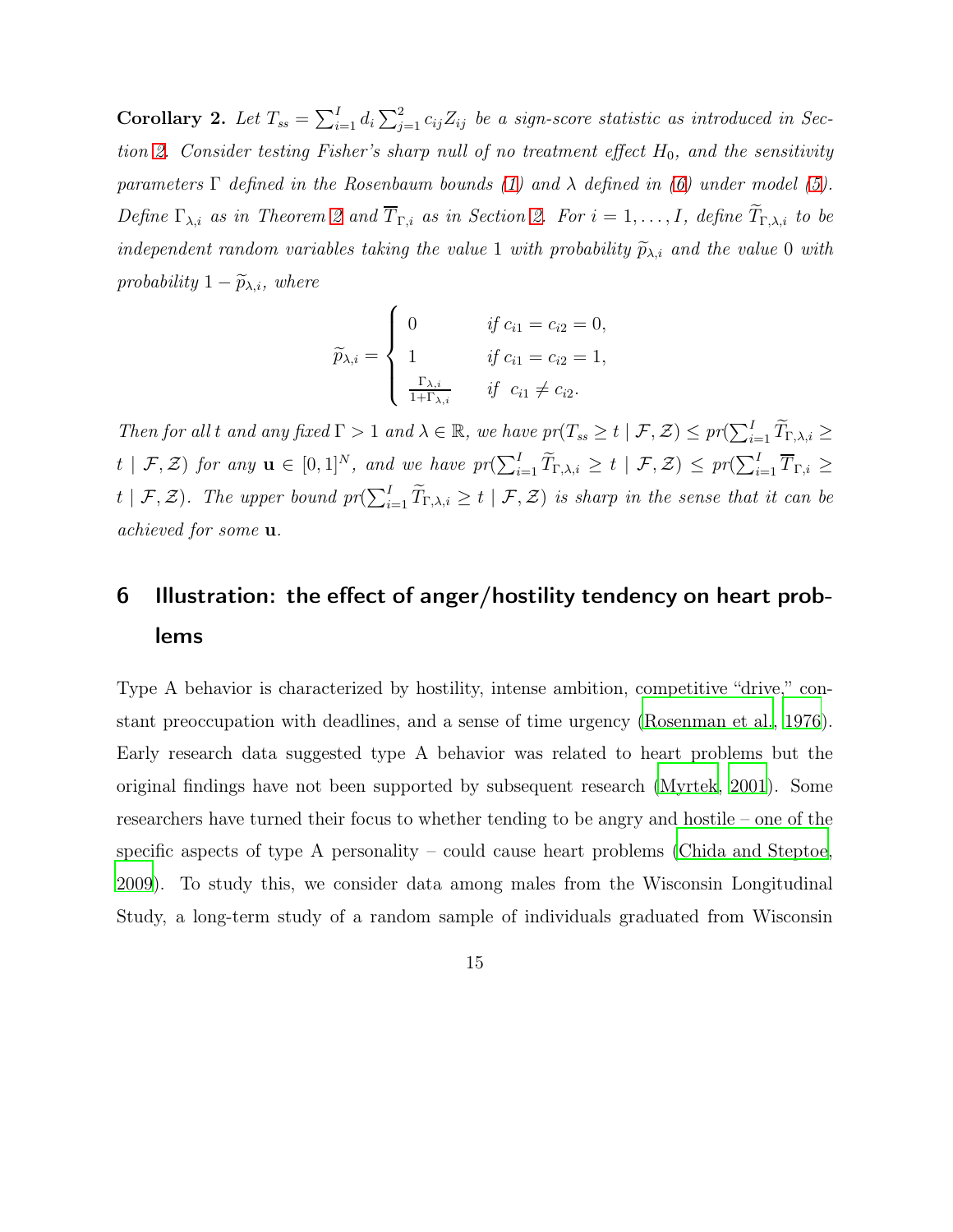high schools in 1957 [\(Herd et al., 2014](#page-27-5)). We define a binary indicator of tending to be angry/hostile (i.e., treated) if the respondent said on the 1992-1993 survey (when respondents were approximately 53) that in the last week there were three or more days on which the respondent felt angry or hostile for several hours and 0 (i.e., control) if there were no such day in the last week. We compare high anger/hostility tendency to low anger/hostility tendency and exclude middle levels of anger/hostility tendency because making the treated and control groups sharply differ in dose increases the insensitivity of a study to hidden bias [\(Rosenbaum](#page-29-5), [2004\)](#page-29-5). We take the outcome (heart problem indicator) to be 1 if the respondent reported having had a heart attack, coronary heart disease, or other heart problems in the 2003-2005 survey, and 0 otherwise. We pair match each treated individual with a control on the following cardiovascular disease risk factors [\(Kawachi et al., 1996\)](#page-27-6): age, educational attainment, body mass indicator, drinking alcohol or not, smoking regularly or not, and childhood maltreatment indicator. The childhood maltreatment indicator is 1 if the respondent reported any childhood physical or sexual abuse, and 0 otherwise. Childhood maltreatment has been found to be associated with both anger/hostility tendency and heart problems [\(Carver et al.](#page-26-7), [2014;](#page-26-7) [Korkeila et al.](#page-28-5), [2010\)](#page-28-5), and therefore is a confounder that needs to be controlled for. We discarded all the records with missing outcomes or covariates, and use optimal matching [\(Rosenbaum, 2010\)](#page-29-2) to match each treated with a control for the six baseline observed covariates, leaving 54 matched pairs. The absolute standardized differences (i.e., difference in means divided by the pooled standard deviation) between the treated and control groups are less than 0.1 for all the six baseline observed covariates, indicating good overall balance [\(Rosenbaum](#page-29-2), [2010](#page-29-2)). The smoking indicator and childhood maltreatment indicator are exactly matched between the treated unit and control within each matched pair. Although the other four covariates, i.e., age, educational attainment, body mass indicator, and drinking alcohol or not, are not exactly matched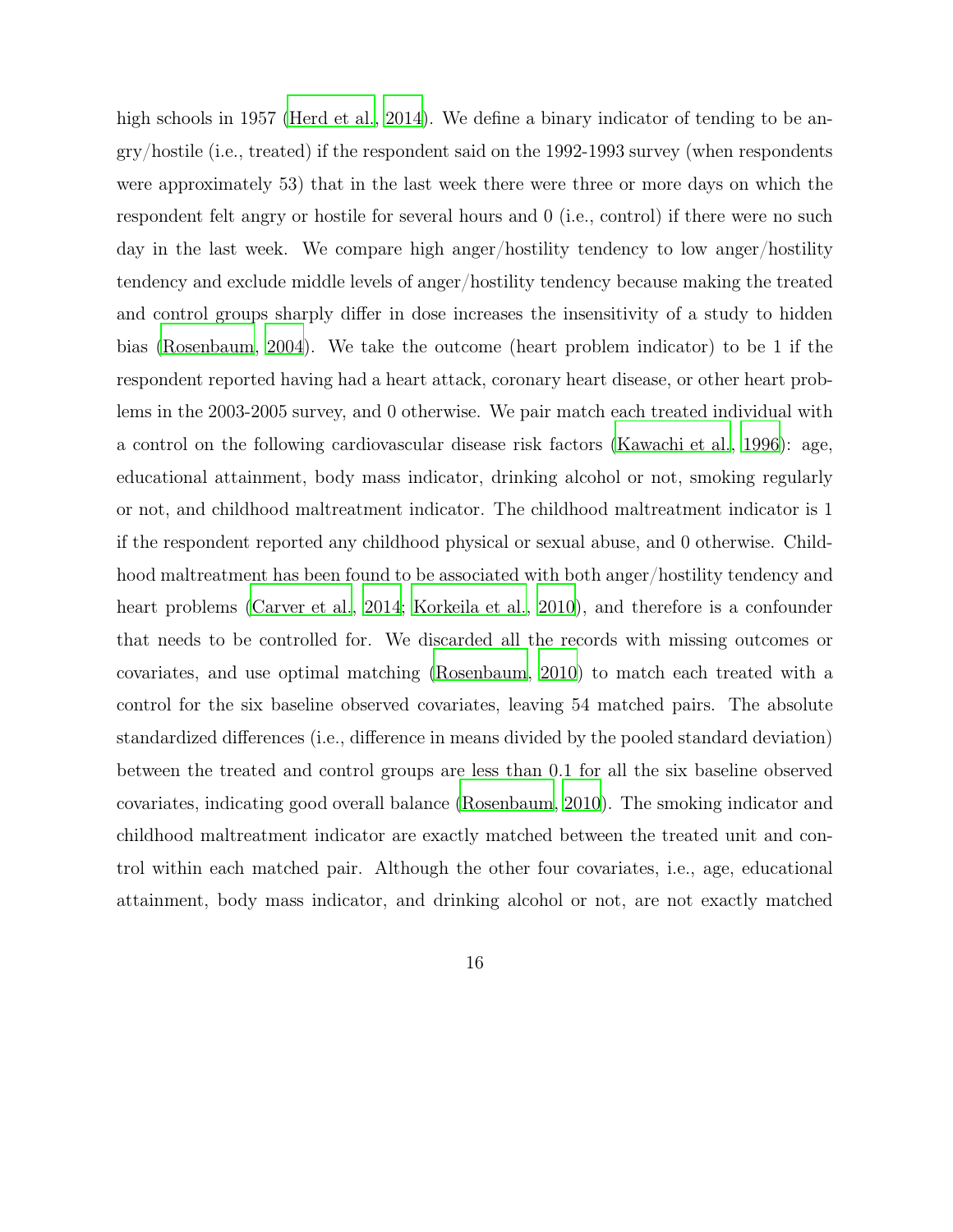between the treated unit and its matched control for all pairs, they are closely matched for most pairs as the correlations for these four covariates equal 0.92, 0.98, 0.95, and 0.86 respectively. Therefore, according to Remark [1,](#page-12-1) in our study the sharper odds ratio bounds developed in Section [4](#page-9-3) can be applied as approximate sensitivity bounds in our sensitivity analysis.

Another covariate we are concerned about as a confounder is the genotype monoamine oxidase A (MAOA) which has been found to be associated with both aggressive behavior and heart disease [\(McDermott et al.](#page-28-6), [2009;](#page-28-6) [Kaludercic et al.](#page-27-7), [2011](#page-27-7)). The genetic data of the Wisconsin Longitudinal Study is not publicly available, therefore here we treat MAOA genotype as an unobserved covariate. We denote the unobserved MAOA genotype indi-cator (i.e., the u in model [\(5\)](#page-9-0)) to be 1 if the individual has low-activity MAOA genotype (MAOA-L), and 0 if high-activity MAOA genotype (MAOA-H). According to a controlled experiment done in [McDermott et al. \(2009\)](#page-28-6), individuals with MAOA-L are more likely to show aggression, suggesting  $\gamma > 0$  in model [\(5\)](#page-9-0). Childhood maltreatment has been shown to significantly interact with MAOA genotype to confer risk for aggressive behavior: maltreated children with MAOA-L are more likely to develop violent behavior or show hostility [\(Caspi et al.](#page-26-4), [2002;](#page-26-4) [Byrd and Manuck, 2014](#page-25-0)), suggesting that the coefficient of the interaction term  $\tilde{\beta}$  in model [\(5\)](#page-9-0) is greater than 0 and that the sensitivity parameter  $\lambda = (\tilde{\beta} + \gamma)/\gamma > 1$ . While setting a precise range for  $\lambda$  needs further empirical study, some related studies suggest that  $\lambda \gg 1$ . For example, according to Figure 2A in [Caspi et al.](#page-26-4) [\(2002\)](#page-26-4), among severely maltreated (during childhood) males, the logit of probability of conducting disorder among these with MAOA-L is much greater than that among those with MAOA-H. In contrast, among non-maltreated males, these two logits are extremely close. Therefore, if we treat the conducting disorder indicator as a proxy for the anger/hostility tendency indicator, results from [Caspi et al. \(2002](#page-26-4)) suggest that  $\partial$ logit/ $\partial u$  if maltreated is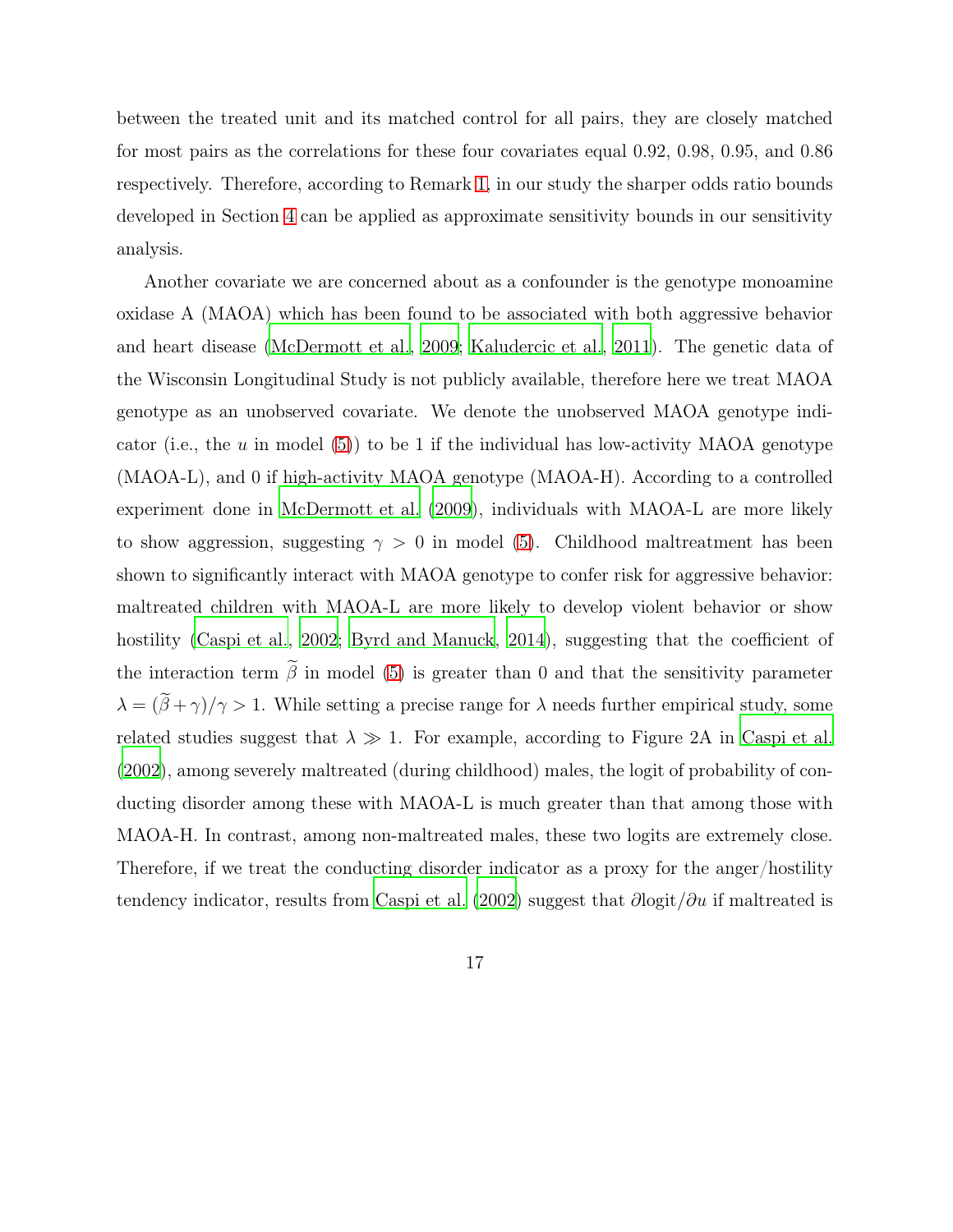much greater than that if non-maltreated (i.e.,  $\tilde{\beta} + \gamma \gg \gamma$ ), implying  $\lambda \gg 1$ .

<span id="page-17-0"></span>Table 2: The "worst-case" p-values reported by McNemar's test under various  $\Gamma$  and  $\lambda$ . When  $|\lambda| = 1$ , they are the same as those reported by the Rosenbaum bounds sensitivity analysis.

|                   | $ \lambda =\frac{1}{8}$ |       | $ \lambda  = \frac{1}{4}$ $ \lambda  = \frac{1}{2}$ $ \lambda  = 1$ $ \lambda  = 2$ $ \lambda  = 4$ |       |       |       | $ \lambda =8$ |
|-------------------|-------------------------|-------|-----------------------------------------------------------------------------------------------------|-------|-------|-------|---------------|
| $\Gamma = 1.31$   | 0.037                   | 0.039 | 0.042                                                                                               | 0.050 | 0.033 | 0.027 | 0.024         |
| $\Gamma = 1.37$   | 0.043                   | 0.045 | 0.050                                                                                               | 0.060 | 0.038 | 0.030 | 0.026         |
| $\Gamma = 1.42$   | 0.048                   | 0.050 | 0.056                                                                                               | 0.068 | 0.042 | 0.032 | 0.028         |
| $\Gamma = 1.44$   | 0.050                   | 0.052 | 0.058                                                                                               | 0.072 | 0.043 | 0.033 | 0.028         |
| $\Gamma = 1.52$   | 0.058                   | 0.061 | 0.069                                                                                               | 0.087 | 0.050 | 0.036 | 0.031         |
| $\Gamma = 1.81$   | 0.090                   | 0.098 | 0.114                                                                                               | 0.150 | 0.076 | 0.050 | 0.040         |
| $\Gamma = 2.11$   | 0.127                   | 0.140 | 0.166                                                                                               | 0.223 | 0.105 | 0.065 | 0.050         |
| Sensitivity value | 1.44                    | 1.42  | 1.37                                                                                                | 1.31  | 1.52  | 1.81  | 2.11          |

We use Corollary [2](#page-13-0) to calculate the "worst-case" p-values  $\text{pr}(\sum_{i=1}^{I} \widetilde{T}_{\Gamma,\lambda,i} \geq t \mid \mathcal{F}, \mathcal{Z})$ reported by McNemar's test under various Γ and  $\lambda$ , where  $\lambda$  quantifies the possible interaction between the childhood maltreatment indicator and MAOA genotype; see Table [2.](#page-17-0) We also report corresponding sensitivity values under various  $\lambda$ . Note that when  $|\lambda| = 1$ , the "worst-case" p-values are the same as those reported by the Rosenbaum bounds sensitivity analysis. As discussed above, we are particularly concerned about the cases with  $\lambda > 1$ . From Table [2,](#page-17-0) we can see that through applying the sharper odds ratio bounds developed in Section [4,](#page-9-3) the "worst-case" p-values are much less conservative than those reported by directly applying the Rosenbaum bounds sensitivity analysis, especially when  $\lambda$  is much greater than 1 (i.e., there is a significant  $X-U$  interaction), making a sensitivity analysis significantly more insensitive to hidden bias caused by the potential unobserved covariate.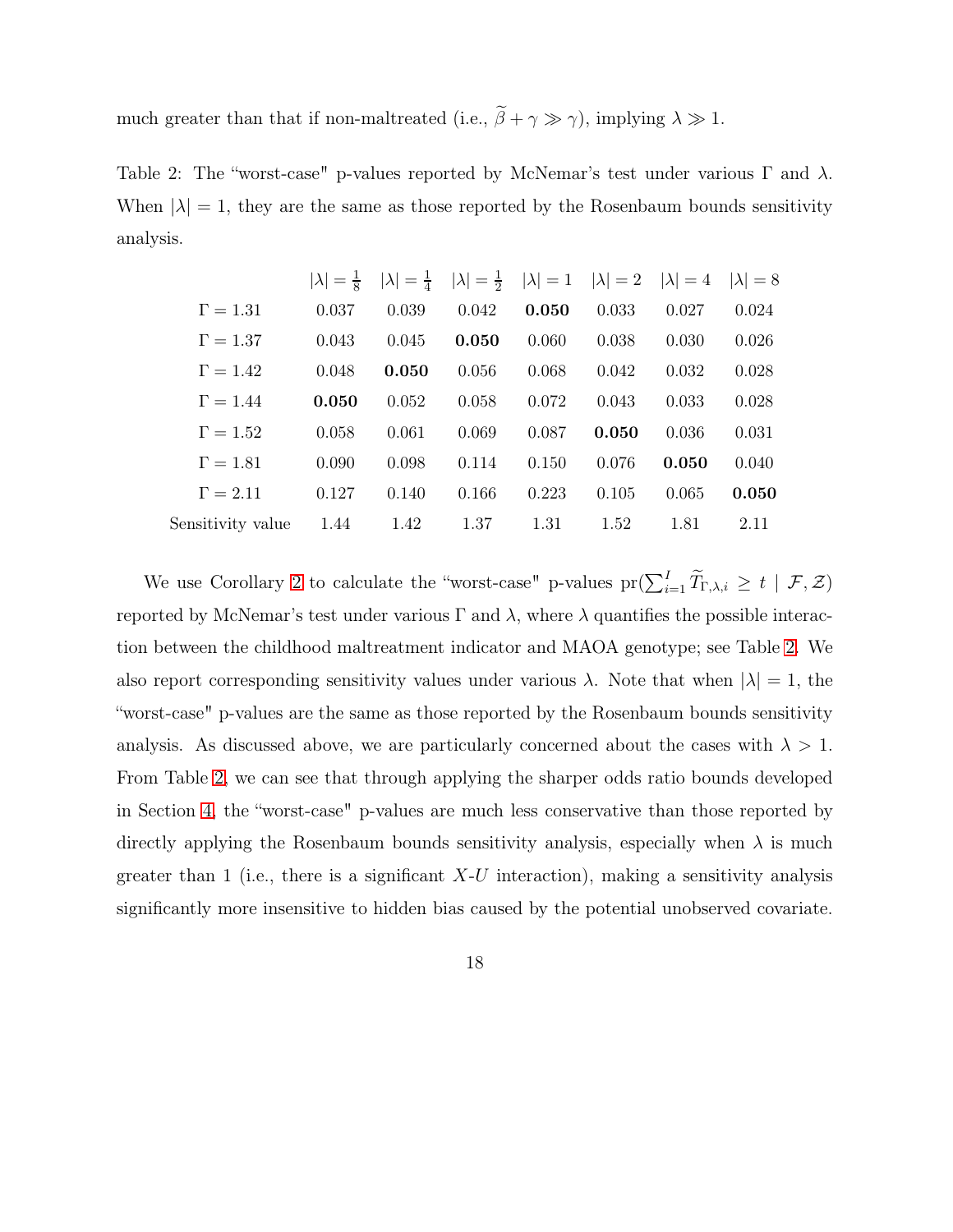Therefore, for this particular data set, directly applying the Rosenbaum bounds sensitivity analysis can only detect a significant treatment effect up to a moderate magnitude of hidden bias (i.e.,  $\Gamma = 1.31$ ). In contrast, applying our sharper odds ratio bounds to perform a sensitivity analysis allows the researcher to detect a significant treatment effect when there is a significant X-U interaction, say,  $\lambda \geq 2$ , up to a significantly larger magnitude of hidden bias,  $\Gamma = 1.52$ . A bias of  $\Gamma = 1.5$  is nontrivial as it corresponds to an unobserved covariate that doubles the odds of treatment and increases the odds of a positive treatedminus-control difference in observed outcomes by a factor of 4 [\(Rosenbaum and Silber](#page-29-6), [2009](#page-29-6)).

### 7 Discussion

We here provide some practical guidance for empirical researchers on when and how our new odds ratio bounds should be used when conducting a Rosenbaum-type sensitivity analysis in matched studies. On the one hand, if a researcher has some prior knowledge about in which direction or to what extent the effects of the concerned unobserved covariate on the treatment assignment probability should vary with different values of the related observed covariate (i.e., a plausible range of the sensitivity parameter  $\lambda$  defined in [\(6\)](#page-9-1)), we strongly recommend that, instead of just conducting the sensitivity analysis using the traditional Rosenbaum bounds [\(1\)](#page-4-0) (i.e., setting  $\lambda = 1$ ), she or he can also report the results of sensitivity analysis under a plausible range of  $\lambda$  to better incorporate the expert knowledge to make the sensitivity analysis more informative and less conservative, as shown in Section [6.](#page-14-0) On the other hand, even if there is no current evidence about the existence of any X-U interactions or credible information on the range of  $\lambda$  for the concerned X-U interaction term, an empirical researcher could still benefit from our new methods.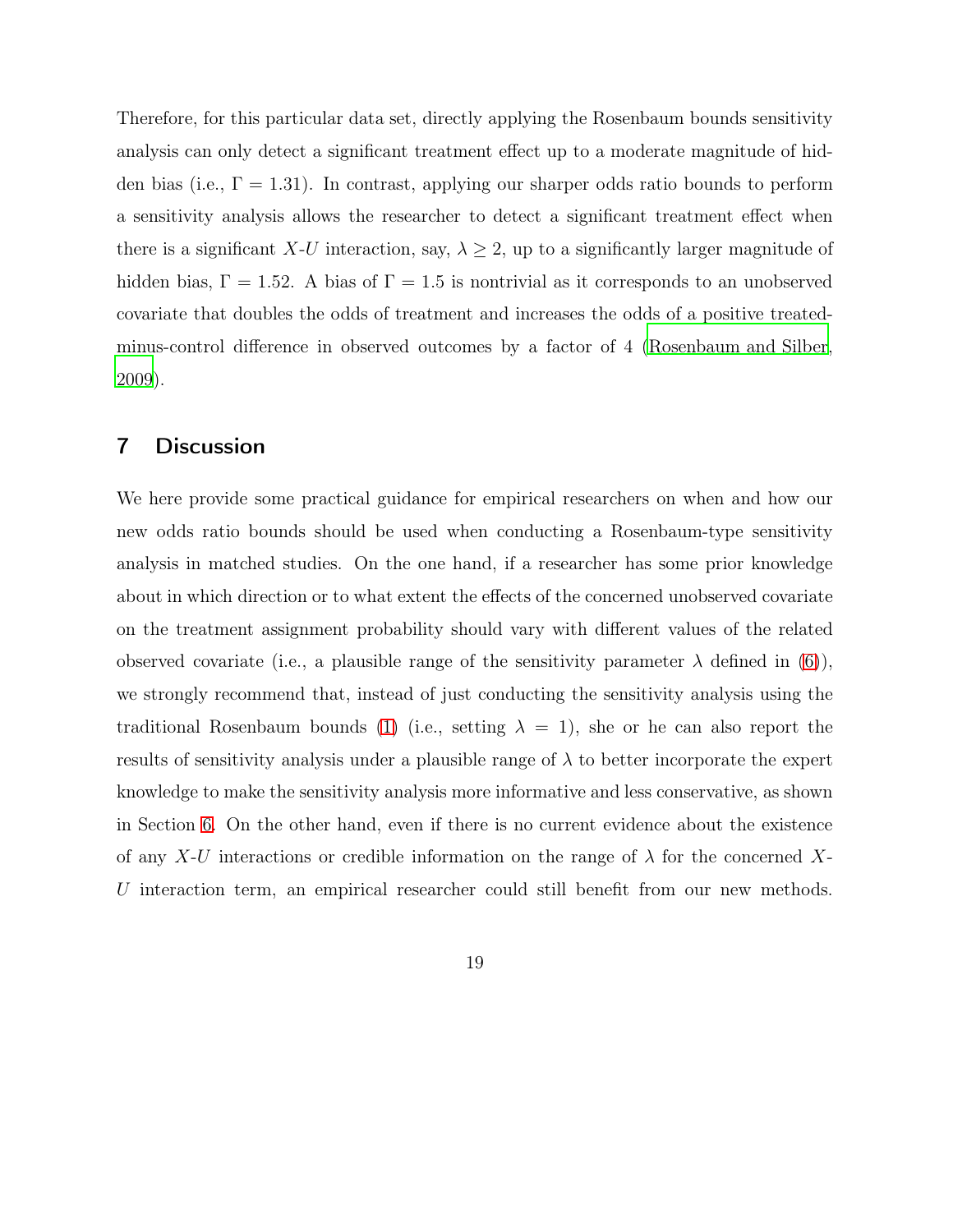Suppose a researcher conducted the Rosenbaum bounds sensitivity analysis and found that the "worst-case" p-values  $\alpha = 0.05$  even under  $\Gamma$  close to 1, i.e., the sensitivity value is small. Instead of rushing to claim that the causal conclusion is inevitably sensitive to hidden bias, the researcher can diagnose the reasons for sensitivity by selecting some candidate X-U interaction terms and checking the corresponding "worst-case" p-values and sensitivity values under various  $\lambda$  through our new odds ratio bound. If the sensitivity values are always small for a reasonably wide range of  $\lambda$ , then she or he can confirm that the causal conclusion should indeed be sensitive to hidden bias regardless of potential X-U interactions. If instead the sensitivity value becomes substantially larger as  $\lambda$  departs from 1, then this implies that the previous finding that the causal conclusion is sensitive to hidden bias could be due to ignoring the possible  $X-U$  interactions, in which case the researcher can do more investigation on the possibility of the actual existence of such X-U interactions to report the sensitivity analysis in a more comprehensive way.

There are limitations to the new odds ratio bound introduced in this work. First, it is only applicable for two-way  $X-U$  interactions. For example, if there is an additional three-way interaction term  $\widetilde{x}_{ij(k)}\widetilde{x}_{ij(k')}u_{ij}$  in the treatment assignment probability model [\(5\)](#page-9-0) for some  $k \neq k'$ , then the sensitivity parameter  $\lambda$  defined in [\(6\)](#page-9-1) cannot fully capture how the effects of the unobserved covariate  $u_{ij}$  on the treatment assignment probability  $\pi_{ij}$ would vary with different values of the two observed covariates  $\tilde{x}_{ij(k)}$  and  $\tilde{x}_{ij(k')}$ . Second, when the observed covariate  $\tilde{x}_{ij(k)}$  in the concerned X-U interaction term is not binary, our new odds ratio bound is not applicable if the interaction term in model [\(5\)](#page-9-0) is instead  $f(\widetilde{x}_{ij(k)})u_{ij}$  where  $f(\widetilde{x}_{ij(k)})$  is nonlinear in  $\widetilde{x}_{ij(k)}$ . Third, our new odds ratio bound cannot directly handle multiple  $X-U$  interaction terms, e.g., when there are two interaction terms  $\widetilde{x}_{ij(k)}u_{ij}$  and  $\widetilde{x}_{ij(k')}u_{ij}$  in model [\(5\)](#page-9-0). Although in principle this type of problems can be solved by introducing additional sensitivity parameters into the odds ratio bounds, doing so can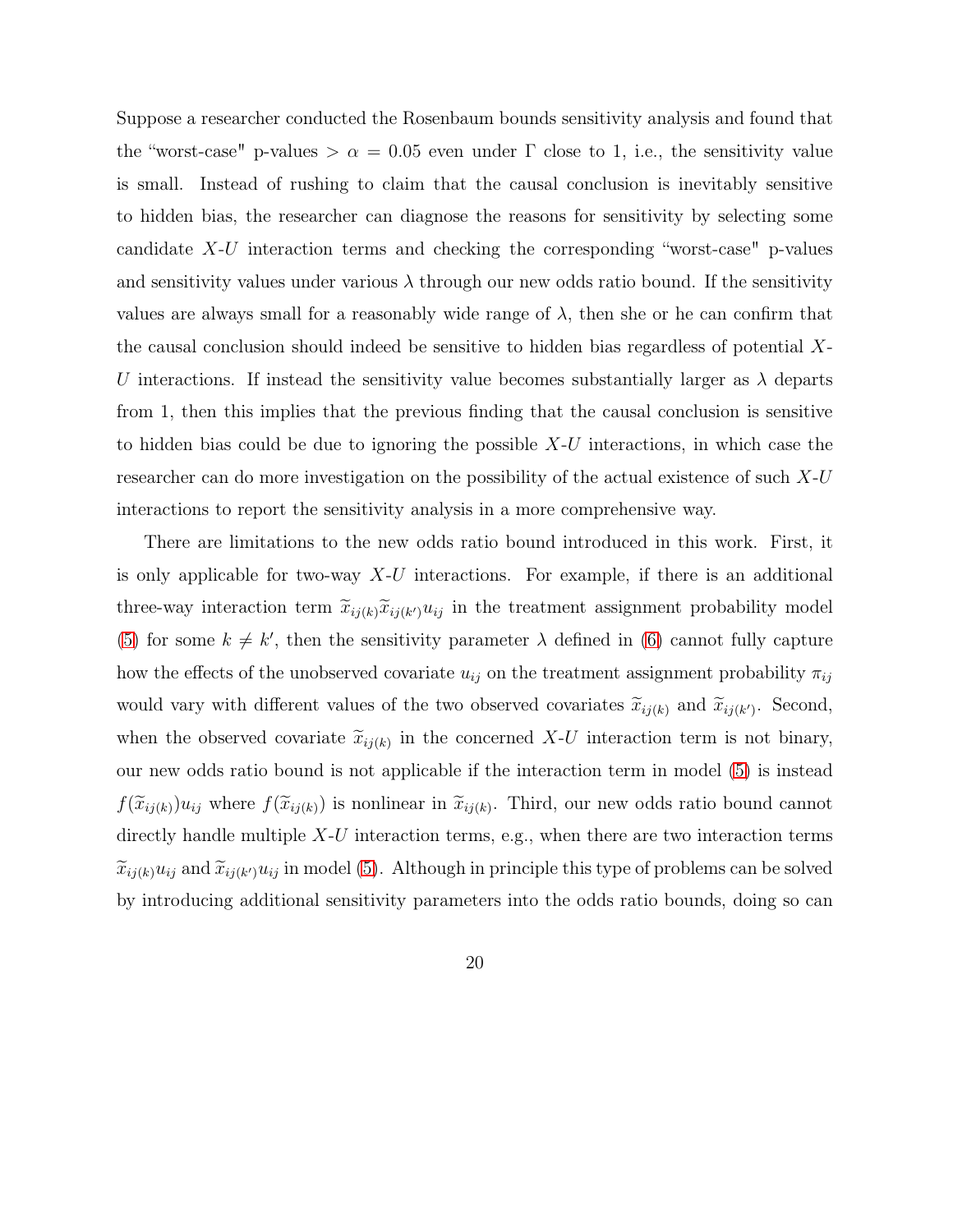make a sensitivity analysis complicated and hard to interpret. Fourth, in the presence of X-U interactions, after computing the sensitivity value, it requires further study to clarify how large the sensitivity value needs to be to make a study insensitive to hidden bias. Assuming no X-U interactions, [Hsu and Small \(2013\)](#page-27-8) proposed a strategy that calibrates the values of the sensitivity parameters in matched observational studies to the observed covariates to help empirical researchers set plausible ranges of values for the sensitivity parameters. It would be helpful to investigate how to extend [Hsu and Small](#page-27-8) [\(2013\)](#page-27-8)'s approach to the settings allowing  $X-U$  interactions. Fifth, in this work, we only consider testing Fisher's sharp null hypothesis and have not discussed testing other types of null hypotheses such as Neyman's weak null hypothesis. In pair-matched observational studies, a promising direction for extending the proposed method in this article to allow testing Neyman's weak null hypothesis is to investigate if the proposed sharper odds ratio bounds proposed in Theorem [2](#page-9-2) can be incorporated into the studentized sensitivity analysis framework for the sample average treatment effect developed in [Fogarty \(2019](#page-26-1)). Despite these limitations, this work shows how investigating the confounding mechanism more carefully in a matched observational study can make a sensitivity analysis more informative and comprehensive. It might be fruitful for future research to explore how other structural constraints besides the one we explored might be used.

### Acknowledgements

The authors would like to thank the participants in the causal inference reading group of the University of Pennsylvania for helpful comments.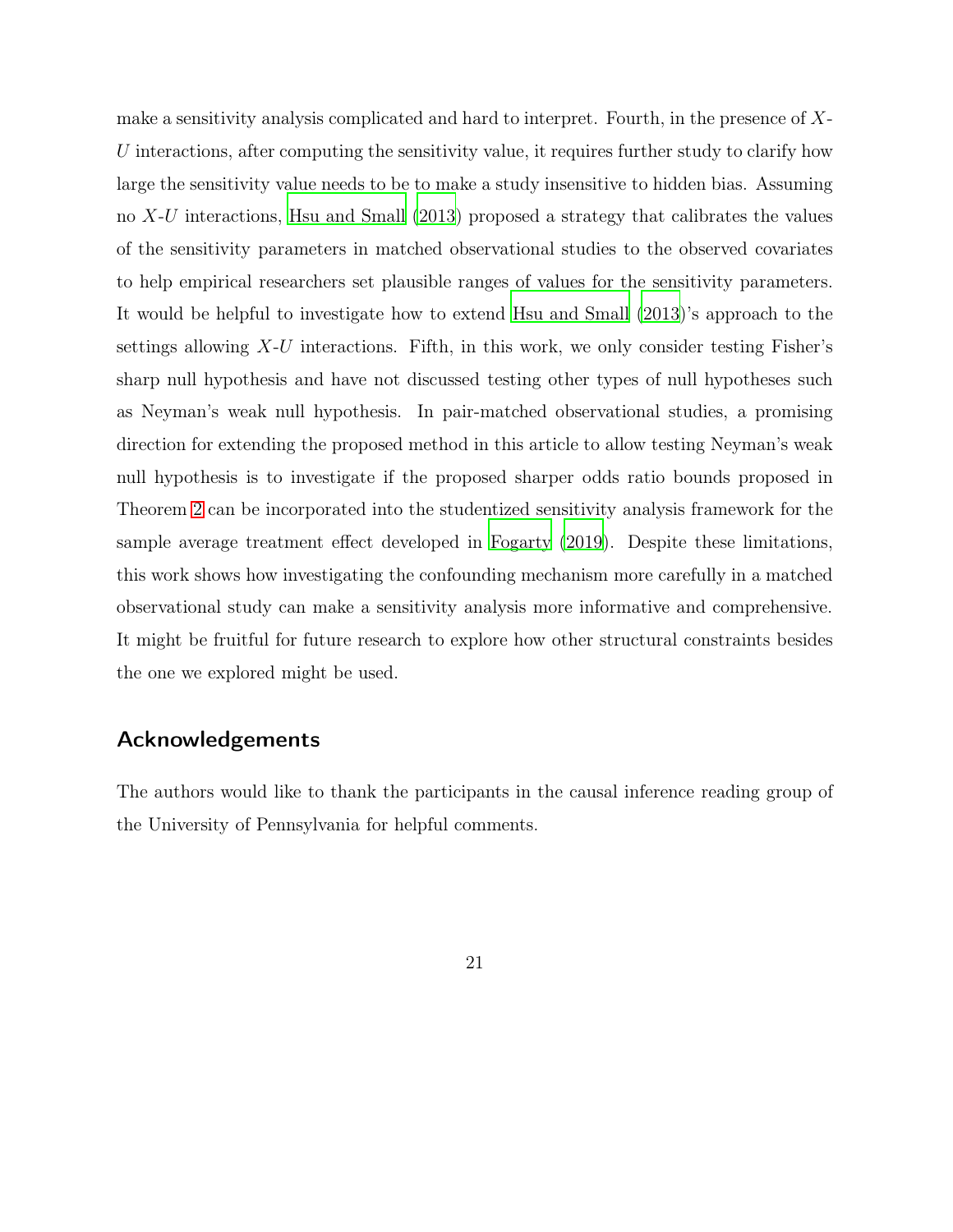## Appendix

### A derivation of equation [\(4\)](#page-7-1)

According to the definition of  $\Gamma$  in the Rosenbaum bounds [\(1\)](#page-4-0),

$$
\Gamma = \max_{i,j,j'} \frac{\pi_{ij}(1 - \pi_{ij'})}{\pi_{ij'}(1 - \pi_{ij})}
$$
 subject to  $\mathbf{x}_{ij} = \mathbf{x}_{ij'}$  and  $u_{ij}, u_{ij'} \in [0,1]$  for all  $i, j, j'.$ 

So we have under model [\(3\)](#page-7-0),

$$
\Gamma = \max_{i,j,j'} \max_{u_{ij}, u_{ij'} \in [0,1]} \frac{\pi_{ij}(1 - \pi_{ij'})}{\pi_{ij'}(1 - \pi_{ij})}
$$
\n
$$
= \max_{i,j,j'} \max_{u_{ij}, u_{ij'} \in [0,1]} \frac{\exp\{g(\mathbf{x}_{ij}) + \beta^T \mathbf{x}_{ij} \times u_{ij} + \gamma u_{ij}\}}{\exp\{g(\mathbf{x}_{ij'}) + \beta^T \mathbf{x}_{ij'} \times u_{ij'} + \gamma u_{ij'}\}}
$$
\n
$$
= \max_{i,j,j'} \max_{u_{ij}, u_{ij'} \in [0,1]} \exp\{(\beta^T \mathbf{x}_i + \gamma)(u_{ij} - u_{ij'})\} \quad (\text{since } \mathbf{x}_{ij} = \mathbf{x}_{ij'} = \mathbf{x}_i)
$$
\n
$$
= \max_{i,j,j'} \exp(|\beta^T \mathbf{x}_i + \gamma|)
$$
\n
$$
= \max_{i=1,\dots,I} \exp(|\beta^T \mathbf{x}_i + \gamma|).
$$

Therefore the desired equation holds.

### Proof of Theorem [1](#page-8-0)

*Proof.* Let  $\mathbf{x}^* \in \{\mathbf{x}_1, \dots, \mathbf{x}_I\}$  be an observed covariate vector such that  $\Gamma = \max_{i=1,\dots,I} \exp(|\beta^T \mathbf{x}_i + \beta^T \mathbf{x}_i|^2)$  $\gamma$ |) = exp(| $\beta^T \mathbf{x}^* + \gamma$ |) > 1. Since there exist two matched sets  $i_1$  and  $i_2$  such that  $\mathbf{x}_{i_1} \neq \pm \mathbf{x}_{i_2}$ , we have  $\{x_1, \ldots, x_I\} \setminus \{x^*, -x^*\} \neq \emptyset$ . For any matched set i such that  $x_i \neq \pm x^*$ , define the set

$$
E_i = \left\{ \beta^T \in \mathbb{R}^K : \exp(|\beta^T \mathbf{x}_i + \gamma|) = \exp(|\beta^T \mathbf{x}^* + \gamma|) \text{ and } \beta^T \neq \mathbf{0} \right\}.
$$

Since  $\mathbf{x}_i \neq \pm \mathbf{x}^*$ , for any  $\gamma \in \mathbb{R}$  we have

$$
E_i = \left\{ \beta^T \in \mathbb{R}^K : \ \beta^T(\mathbf{x}_i - \mathbf{x}^*) = 0 \ \text{and} \ \ \beta^T \neq \mathbf{0} \right\} \cup \left\{ \beta^T \in \mathbb{R}^K : \ \beta^T(\mathbf{x}_i + \mathbf{x}^*) + 2\gamma = 0 \ \text{and} \ \ \beta^T \neq \mathbf{0} \right\}
$$

22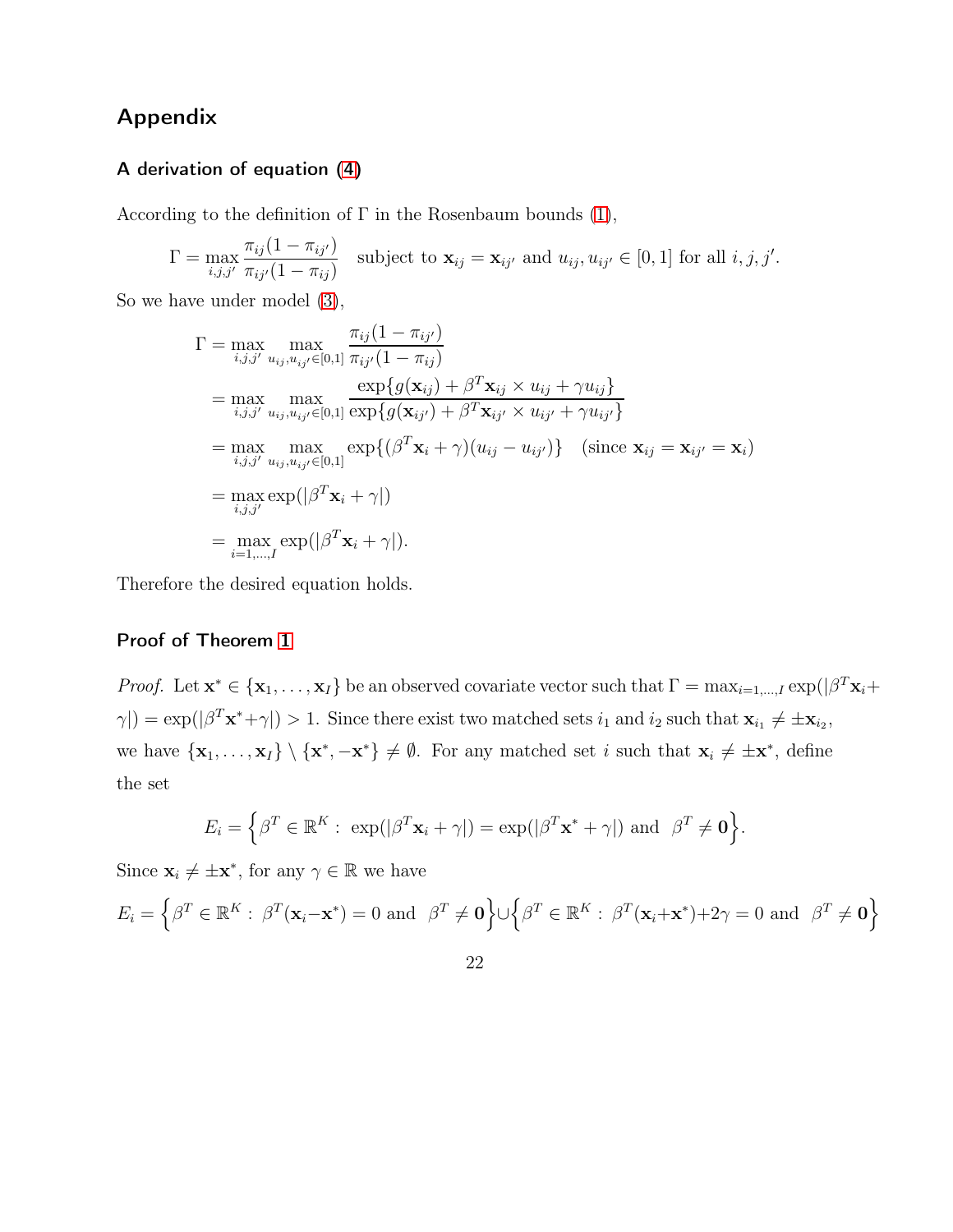is a subset of  $\mathbb{R}^K$  of Lebesgue measure zero. Let  $E = \bigcup_{i:\; \mathbf{x}_i \neq \pm \mathbf{x}^*} E_i$ , then E is also a subset of  $\mathbb{R}^K$  of Lebesgue measure zero. For any matched set *i* such that  $\mathbf{x}_i \neq \pm \mathbf{x}^*$ , when  $\beta^T \neq \mathbf{0}$ and  $\beta^T \notin E$ , note that

$$
\frac{\pi_{ij}(1-\pi_{ij'})}{\pi_{ij'}(1-\pi_{ij})} = \frac{\exp\{g(\mathbf{x}_{ij}) + \beta^T \mathbf{x}_{ij} \times u_{ij} + \gamma u_{ij}\}}{\exp\{g(\mathbf{x}_{ij'}) + \beta^T \mathbf{x}_{ij'} \times u_{ij'} + \gamma u_{ij'}\}}
$$
\n
$$
= \exp\{(\beta^T \mathbf{x}_i + \gamma)(u_{ij} - u_{ij'})\} \quad (\text{since } \mathbf{x}_{ij} = \mathbf{x}_{ij'} = \mathbf{x}_i)
$$
\n
$$
\leq \exp(|\beta^T \mathbf{x}_i + \gamma|) \quad (\text{since } u_{ij}, u_{ij'} \in [0, 1])
$$
\n
$$
< \exp(|\beta^T \mathbf{x}^* + \gamma|) \quad (\text{by definition of } E)
$$
\n
$$
= \Gamma,
$$

therefore setting  $\Upsilon_i = \exp(|\beta^T \mathbf{x}_i + \gamma|)$  we have, by symmetry,

$$
\Gamma^{-1} < \exp(-|\beta^T \mathbf{x}_i + \gamma|) \le \frac{\pi_{ij}(1 - \pi_{ij'})}{\pi_{ij'}(1 - \pi_{ij})} \le \exp(|\beta^T \mathbf{x}_i + \gamma|) < \Gamma, \text{ for all } j, j'.
$$

 $\Box$ 

So the desired result follows.

### Proof of Theorem [2](#page-9-2)

*Proof.* Under model [\(5\)](#page-9-0), according to the definition of  $\Gamma$  in the Rosenbaum bounds [\(1\)](#page-4-0), we have

$$
\Gamma = \max_{i,j,j'} \frac{\pi_{ij}(1 - \pi_{ij'})}{\pi_{ij'}(1 - \pi_{ij})}
$$
 subject to  $\mathbf{x}_{ij} = \mathbf{x}_{ij'}$  and  $u_{ij}, u_{ij'} \in [0,1]$  for all  $i, j, j',$ 

where

$$
\frac{\pi_{ij}(1-\pi_{ij'})}{\pi_{ij'}(1-\pi_{ij})} = \frac{\exp\{g(\mathbf{x}_{ij}) + \tilde{\beta} \tilde{x}_{ij(k)} u_{ij} + \gamma u_{ij}\}}{\exp\{g(\mathbf{x}_{ij'}) + \tilde{\beta} \tilde{x}_{ij'(k)} u_{ij'} + \gamma u_{ij'}\}}
$$
\n
$$
= \exp\{(\tilde{\beta} \tilde{x}_{i(k)} + \gamma)(u_{ij} - u_{ij'})\} \quad \text{(since } \mathbf{x}_{ij} = \mathbf{x}_{ij'} = \mathbf{x}_i \text{ and } \tilde{x}_{ij(k)} = \tilde{x}_{ij'(k)} = \tilde{x}_{i(k)})
$$
\n
$$
\leq \exp(|\tilde{\beta} \tilde{x}_{i(k)} + \gamma|) \quad \text{(since } u_{ij}, u_{ij'} \in [0, 1]).
$$

23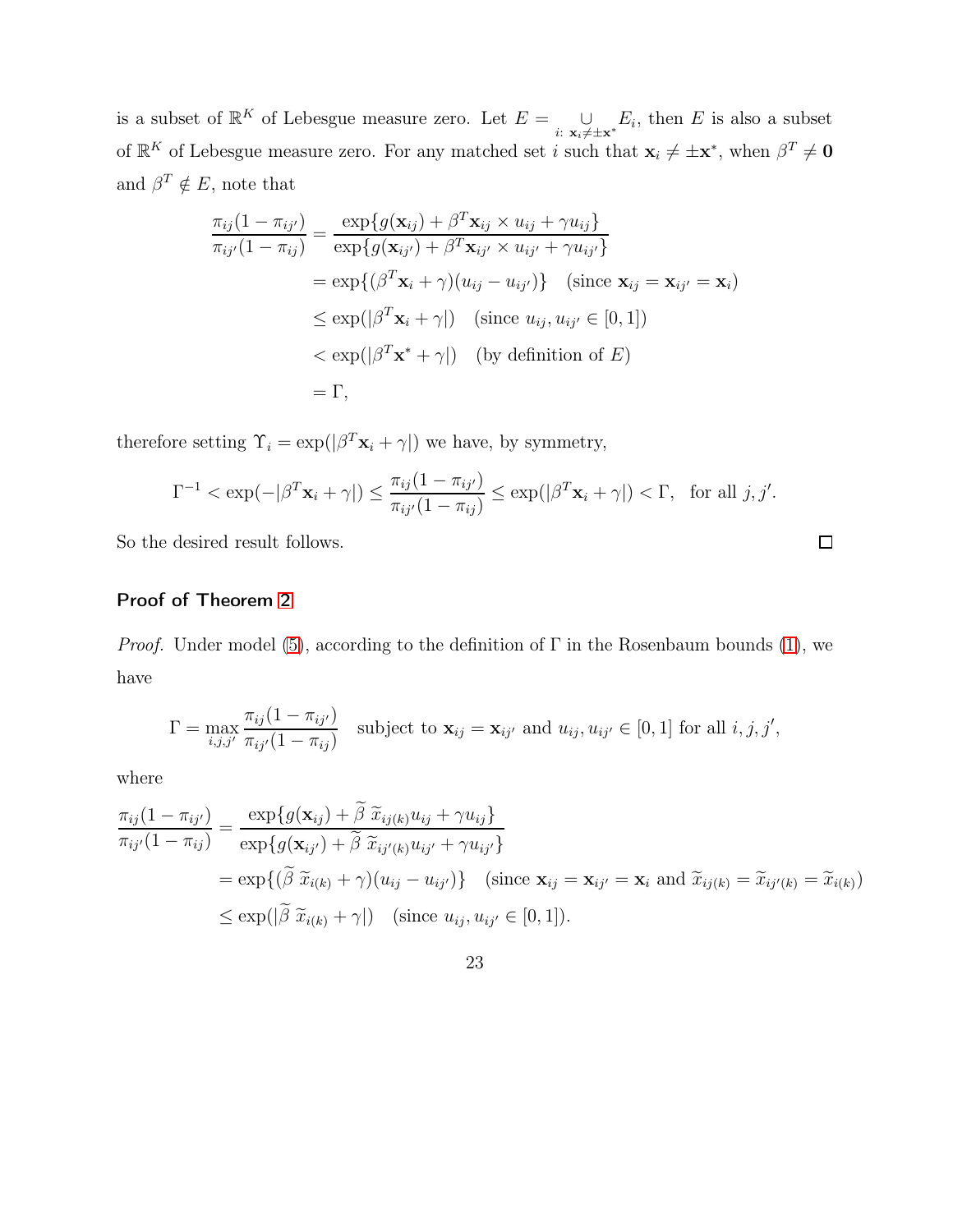Therefore, we have

$$
\Gamma = \max_{i,j,j'} \frac{\pi_{ij}(1 - \pi_{ij'})}{\pi_{ij'}(1 - \pi_{ij})} \text{ subject to } \mathbf{x}_{ij} = \mathbf{x}_{ij'} \text{ and } u_{ij}, u_{ij'} \in [0, 1] \text{ for all } i, j, j'
$$
  
\n
$$
= \max_{i=1,\dots,I} \exp(|\widetilde{\beta} \ \widetilde{x}_{i(k)} + \gamma|)
$$
  
\n
$$
= \max\{\exp(|\gamma|), \exp(|\widetilde{\beta} + \gamma|)\} \quad \left(\text{since } \widetilde{x}_{i(k)} = \frac{x_{i(k)} - \min_{i} x_{i(k)}}{\max_{i} x_{i(k)} - \min_{i} x_{i(k)}} \in [0, 1]\right).
$$

• Case 1:  $|\lambda| = |\frac{\tilde{\beta} + \gamma}{\gamma}|$  $|\frac{+\gamma}{\gamma}| \leq 1$ . In this case we have  $\Gamma = \max\{\exp(|\gamma|), \exp(|\beta + \gamma|)\}$  $\exp(|\gamma|)$ . Therefore, we have

$$
\frac{\pi_{ij}(1 - \pi_{ij'})}{\pi_{ij'}(1 - \pi_{ij})} \le \exp(|\tilde{\beta}| \tilde{x}_{i(k)} + \gamma|)
$$
  
=  $\exp\left\{ |\gamma| \times |(\frac{\tilde{\beta} + \gamma}{\gamma} - 1)\tilde{x}_{i(k)} + 1| \right\}$   
=  $\Gamma^{|(\lambda - 1)\tilde{x}_{i(k)} + 1|}$  (since  $\Gamma = \exp(|\gamma|)$  and  $\lambda = \frac{\tilde{\beta} + \gamma}{\gamma}$ ).

Therefore, by symmetry we have

$$
\Gamma^{-|(\lambda-1)\widetilde{x}_{i(k)}+1|} \leq \frac{\pi_{ij}(1-\pi_{ij'})}{\pi_{ij'}(1-\pi_{ij})} \leq \Gamma^{|(\lambda-1)\widetilde{x}_{i(k)}+1|}, \text{ for all } i, j, j',
$$

and the above bounds are sharp in the sense that the upper bound can be achieved when  $u_{ij} - u_{ij'} = \text{sign}(\tilde{\beta} \tilde{x}_{i(k)} + \gamma)$ , and the lower bound can be achieved when  $u_{ij} - u_{ij'} = -\text{sign}(\tilde{\beta} \tilde{x}_{i(k)} + \gamma)$ , where we let  $\text{sign}(x)$  equal 1 if  $x > 0$ , equal -1 if  $x < 0$ , and equal 0 if  $x = 0$ . Since  $\widetilde{x}_{i(k)} \in [0, 1]$  and  $|\lambda| \leq 1$ , we have  $\Gamma^{|\lambda-1|\tilde{x}_{i(k)}+1|} \leq \Gamma$ and the equality holds if and only if at least one of the following three conditions holds: (a)  $\lambda = 1$ ; (b)  $x_{i(k)} = \min_i x_{i(k)}$  (i.e.,  $\tilde{x}_{i(k)} = 0$ ); (c)  $\lambda = -1$  and  $x_{i(k)} = \max_i x_{i(k)}$  $(i.e., \widetilde{x}_{i(k)} = 1).$ 

• Case 2:  $|\lambda| = |\frac{\tilde{\beta}+\gamma}{\gamma}|$  $\frac{f+\gamma}{\gamma}$  > 1. In this case we have  $\Gamma = \max\{\exp(|\gamma|), \exp(|\beta + \gamma|)\}$ 

24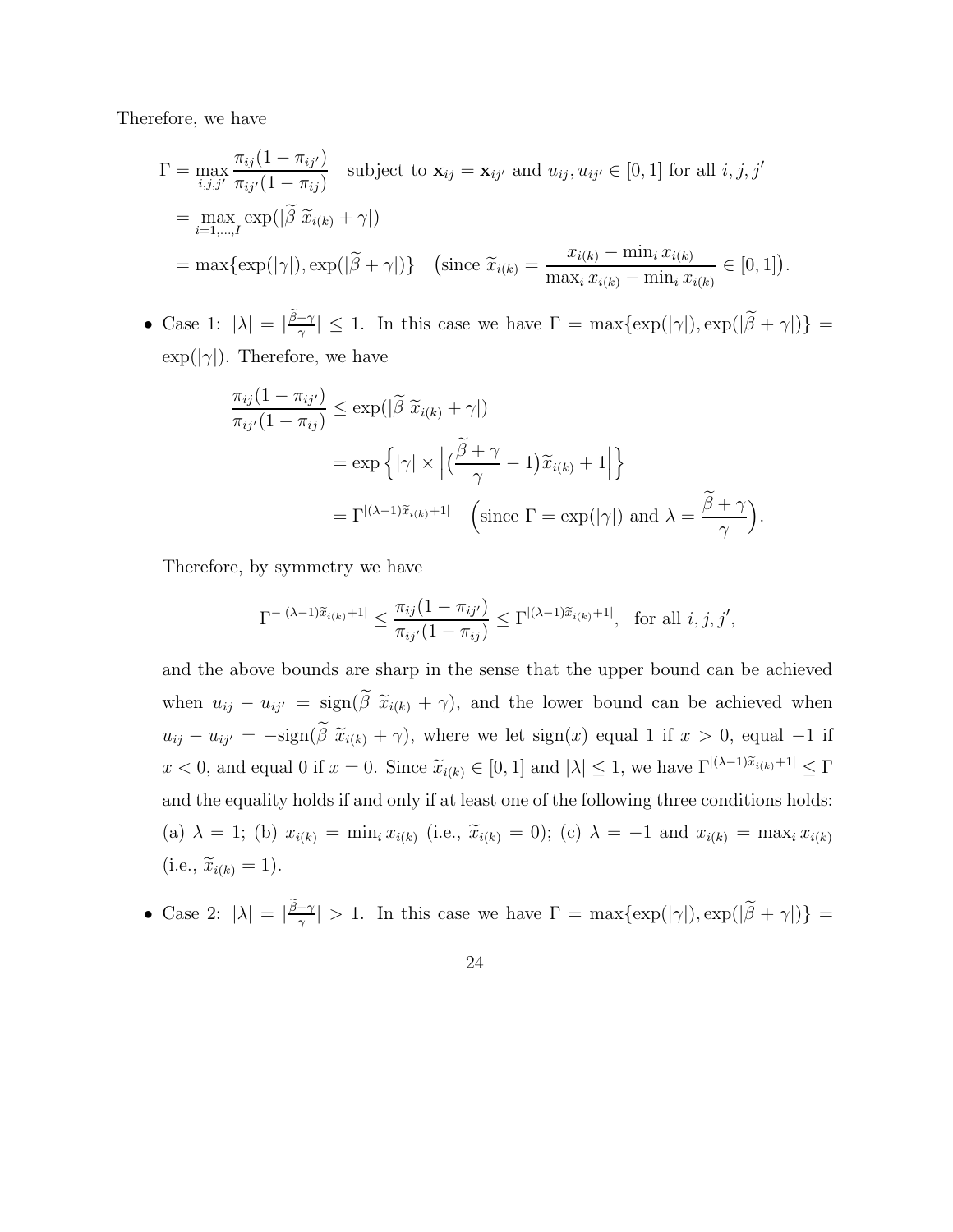$\exp(|\tilde{\beta} + \gamma|)$ . So we have

$$
\frac{\pi_{ij}(1 - \pi_{ij'})}{\pi_{ij'}(1 - \pi_{ij})} \le \exp(|\tilde{\beta}| \tilde{x}_{i(k)} + \gamma|)
$$
\n
$$
= \exp\left\{|\tilde{\beta} + \gamma| \times \left| \left(1 - \frac{\gamma}{\tilde{\beta} + \gamma}\right) \tilde{x}_{i(k)} + \frac{\gamma}{\tilde{\beta} + \gamma} \right| \right\}
$$
\n
$$
= \Gamma^{|(1 - \lambda^{-1})\tilde{x}_{i(k)} + \lambda^{-1}|} \quad \left(\text{since } \Gamma = \exp(|\tilde{\beta} + \gamma|) \text{ and } \lambda = \frac{\tilde{\beta} + \gamma}{\gamma}\right).
$$

Therefore, by symmetry we have

$$
\Gamma^{-|(1-\lambda^{-1})\widetilde{x}_{i(k)}+\lambda^{-1}|} \leq \frac{\pi_{ij}(1-\pi_{ij'})}{\pi_{ij'}(1-\pi_{ij})} \leq \Gamma^{|(1-\lambda^{-1})\widetilde{x}_{i(k)}+\lambda^{-1}|}, \text{ for all } i, j, j',
$$

and the above bounds are sharp, which is similar to the argument in Case 1. Since  $\widetilde{x}_{i(k)} \in$ [0, 1] and  $|\lambda| > 1$ , we have  $\Gamma^{|(1-\lambda^{-1})\tilde{x}_{i(k)}+\lambda^{-1}|} \leq \Gamma$  and the equality holds if and only if  $x_{i(k)} = \max_i x_{i(k)}$  (i.e.,  $\tilde{x}_{i(k)} = 1$ ).

The desired result follows from combining the arguments in Case 1 and Case 2.  $\Box$ 

### Proof of Corollary [1](#page-12-0)

*Proof.* Consider the  $\Gamma_{\lambda,i}$  defined in Theorem [2.](#page-9-2)

- Case 1:  $|\lambda| = 1$ . In this case, we have  $\Gamma_{\lambda,i} = \Gamma^{|(\lambda-1)\tilde{x}_{i(k)}+1|} = \Gamma$  for  $x_{i(k)} \in \{0,1\}$ .
- Case 2:  $|\lambda|$  < 1. In this case, if  $x_{i(k)} = 0$ , we have  $\Gamma_{\lambda,i} = \Gamma^{|\lambda-1|\tilde{x}_{i(k)}+1|} = \Gamma$ . If  $x_{i(k)} = 1$ , we have  $\Gamma_{\lambda,i} = \Gamma^{|\lambda-1|\widetilde{x}_{i(k)}+1|} = \Gamma^{|\lambda|}.$
- Case 3:  $|\lambda| > 1$ . In this case, if  $x_{i(k)} = 1$ , we have  $\Gamma_{\lambda,i} = \Gamma^{|(1-\lambda^{-1})\tilde{x}_{i(k)} + \lambda^{-1}|} = \Gamma$ . If  $x_{i(k)} = 0$ , we have  $\Gamma_{\lambda,i} = \Gamma^{\vert (1-\lambda^{-1}) \tilde{x}_{i(k)} + \lambda^{-1} \vert} = \Gamma^{1/\vert \lambda \vert}$ .

Then the desired result follows immediately from applying Theorem [2.](#page-9-2)  $\Box$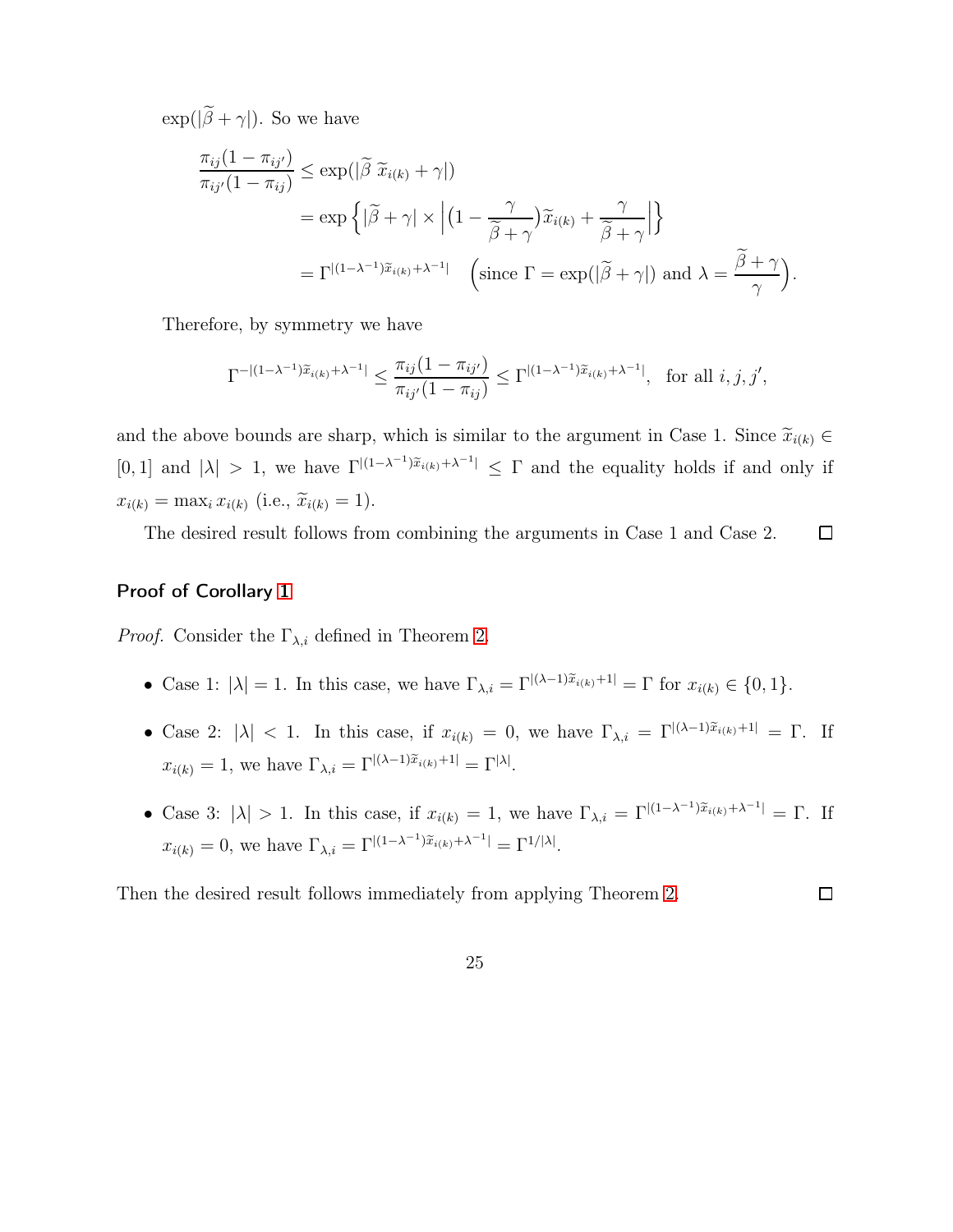#### Proof of Corollary [2](#page-13-0)

Proof. The proof follows from a direct adjustment of the proof of Proposition 13 in [Rosenbaum](#page-29-1) [\(2002\)](#page-29-1). For each fixed  $\tilde{\beta}$ ,  $\gamma$ ,  $u_{ij}$ ,  $i = 1, \ldots, I$  and  $j = 1, 2$ , the test statistic  $T_{ss}$  is the sum of I independent random variables, where the *i*th variable equals  $d_i$  with probability

$$
p_i = \frac{c_{i1} \exp\{(\beta \ \widetilde{x}_{i(k)} + \gamma)(u_{i1} - u_{i2})\} + c_{i2}}{1 + \exp\{(\widetilde{\beta} \ \widetilde{x}_{i(k)} + \gamma)(u_{i1} - u_{i2})\}},
$$

and equals 0 with probability  $1 - p_i$ . Note that from the proof of Theorem 2, we have  $\Gamma_{\lambda,i} = \exp\{\left|\tilde{\beta}\right| \tilde{x}_{i(k)} + \gamma\}$ . Following the proof of Proposition 13 in [Rosenbaum \(2002](#page-29-1)), the upper bound distribution  $pr(\sum_{i=1}^{I} \tilde{T}_{\Gamma,\lambda,i} \geq t \mid \mathcal{F}, \mathcal{Z})$  is the distribution of  $T_{ss}$  when  $u_{ij} = c_{ij}$ if  $\tilde{\beta} \tilde{x}_{i(k)} + \gamma \ge 0$  and  $u_{ij} = 1 - c_{ij}$  if  $\tilde{\beta} \tilde{x}_{i(k)} + \gamma < 0$ , resulting in the desired

$$
\widetilde{p}_{\lambda,i} = \begin{cases}\n0 & \text{if } c_{i1} = c_{i2} = 0, \\
1 & \text{if } c_{i1} = c_{i2} = 1, \\
\frac{\exp\{\left|\widetilde{\beta} \tilde{x}_{i(k)} + \gamma\right|\}}{1 + \exp\{\left|\widetilde{\beta} \tilde{x}_{i(k)} + \gamma\right|\}} & \text{if } c_{i1} \neq c_{i2}.\n\end{cases}
$$
\n
$$
= \begin{cases}\n0 & \text{if } c_{i1} = c_{i2} = 0, \\
1 & \text{if } c_{i1} = c_{i2} = 1, \\
\frac{\Gamma_{\lambda,i}}{1 + \Gamma_{\lambda,i}} & \text{if } c_{i1} \neq c_{i2}.\n\end{cases}
$$

Applying Theorem [2,](#page-9-2) the inequality  $\mathrm{pr}(\sum_{i=1}^{I} \widetilde{T}_{\Gamma,\lambda,i} \geq t \mid \mathcal{F}, \mathcal{Z}) \leq \mathrm{pr}(\sum_{i=1}^{I} \overline{T}_{\Gamma,i} \geq t \mid \mathcal{F}, \mathcal{Z})$ holds for all  $t, \Gamma > 1$  and  $\lambda \in \mathbb{R}$ .  $\Box$ 

## **References**

<span id="page-25-0"></span>Byrd, A. L. and Manuck, S. B. (2014). MAOA, childhood maltreatment, and antisocial behavior: meta-analysis of a gene-environment interaction. Biological Psychiatry,  $75(1):9-17.$ 

26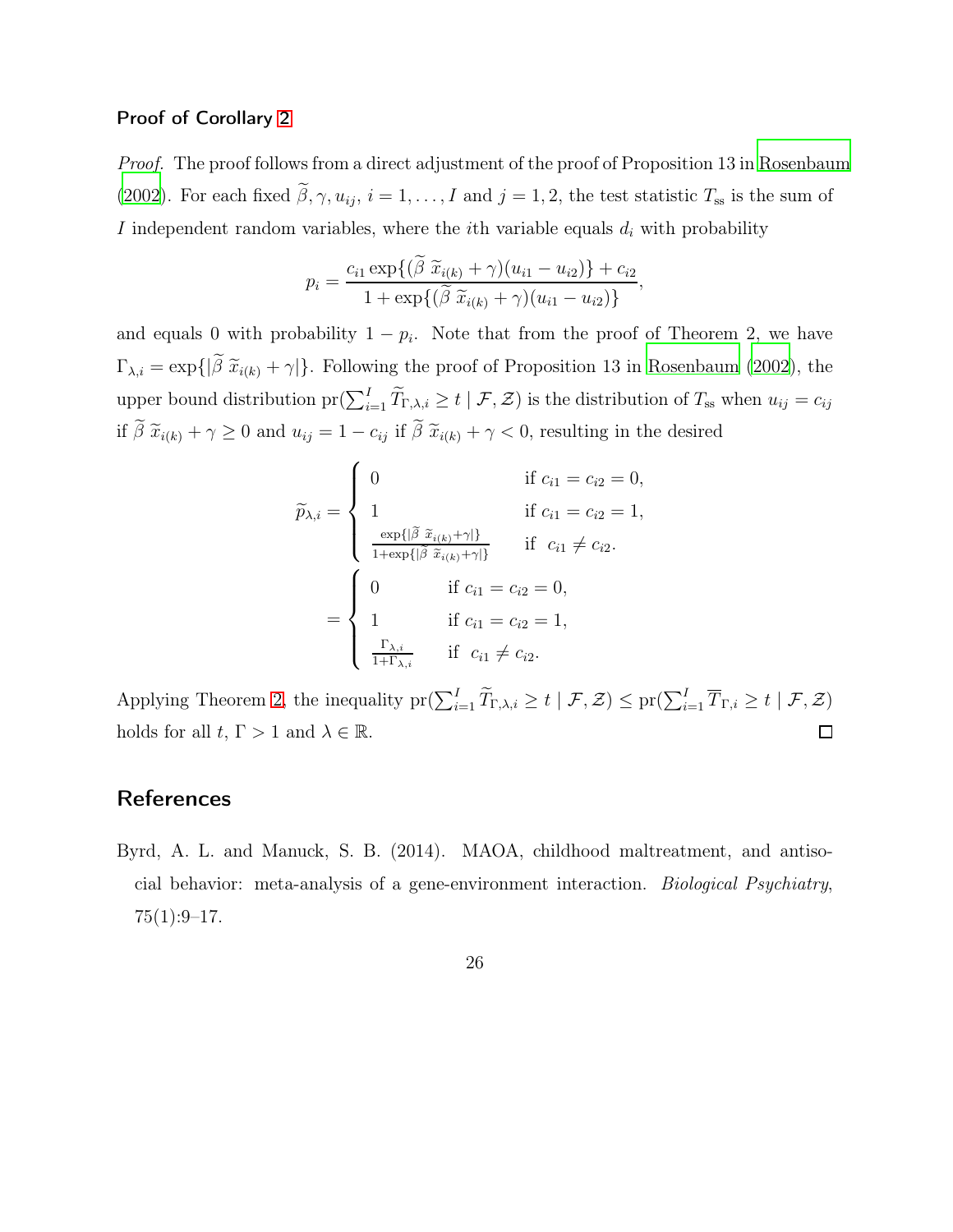- <span id="page-26-7"></span>Carver, C. S., Johnson, S. L., McCullough, M. E., Forster, D. E., and Joormann, J. (2014). Adulthood personality correlates of childhood adversity. Frontiers in Psychology, 5:1357.
- <span id="page-26-4"></span>Caspi, A., McClay, J., Moffitt, T. E., Mill, J., Martin, J., Craig, I. W., Taylor, A., and Poulton, R. (2002). Role of genotype in the cycle of violence in maltreated children. Science, 297(5582):851–854.
- <span id="page-26-6"></span>Chida, Y. and Steptoe, A. (2009). The association of anger and hostility with future coronary heart disease: a meta-analytic review of prospective evidence. Journal of the American College of Cardiology, 53(11):936–946.
- <span id="page-26-5"></span>DiPrete, T. A. and Gangl, M. (2004). 7. Assessing bias in the estimation of causal effects: Rosenbaum bounds on matching estimators and instrumental variables estimation with imperfect instruments. Sociological Methodology, 34(1):271–310.
- <span id="page-26-0"></span>Ertefaie, A., Small, D. S., and Rosenbaum, P. R. (2018). Quantitative evaluation of the trade-off of strengthened instruments and sample size in observational studies. Journal of the American Statistical Association, 113(523):1122–1134.
- <span id="page-26-1"></span>Fogarty, C. B. (2019). Studentized sensitivity analysis for the sample average treatment effect in paired observational studies. Journal of the American Statistical Association, pages 1–13.
- <span id="page-26-3"></span>Fogarty, C. B. and Hasegawa, R. B. (2019). Extended sensitivity analysis for heterogeneous unmeasured confounding with an application to sibling studies of returns to education. The Annals of Applied Statistics, 13(2):767–796.
- <span id="page-26-2"></span>Gastwirth, J. L., Krieger, A. M., and Rosenbaum, P. R. (1998). Dual and simultaneous sensitivity analysis for matched pairs. Biometrika, 85(4):907–920.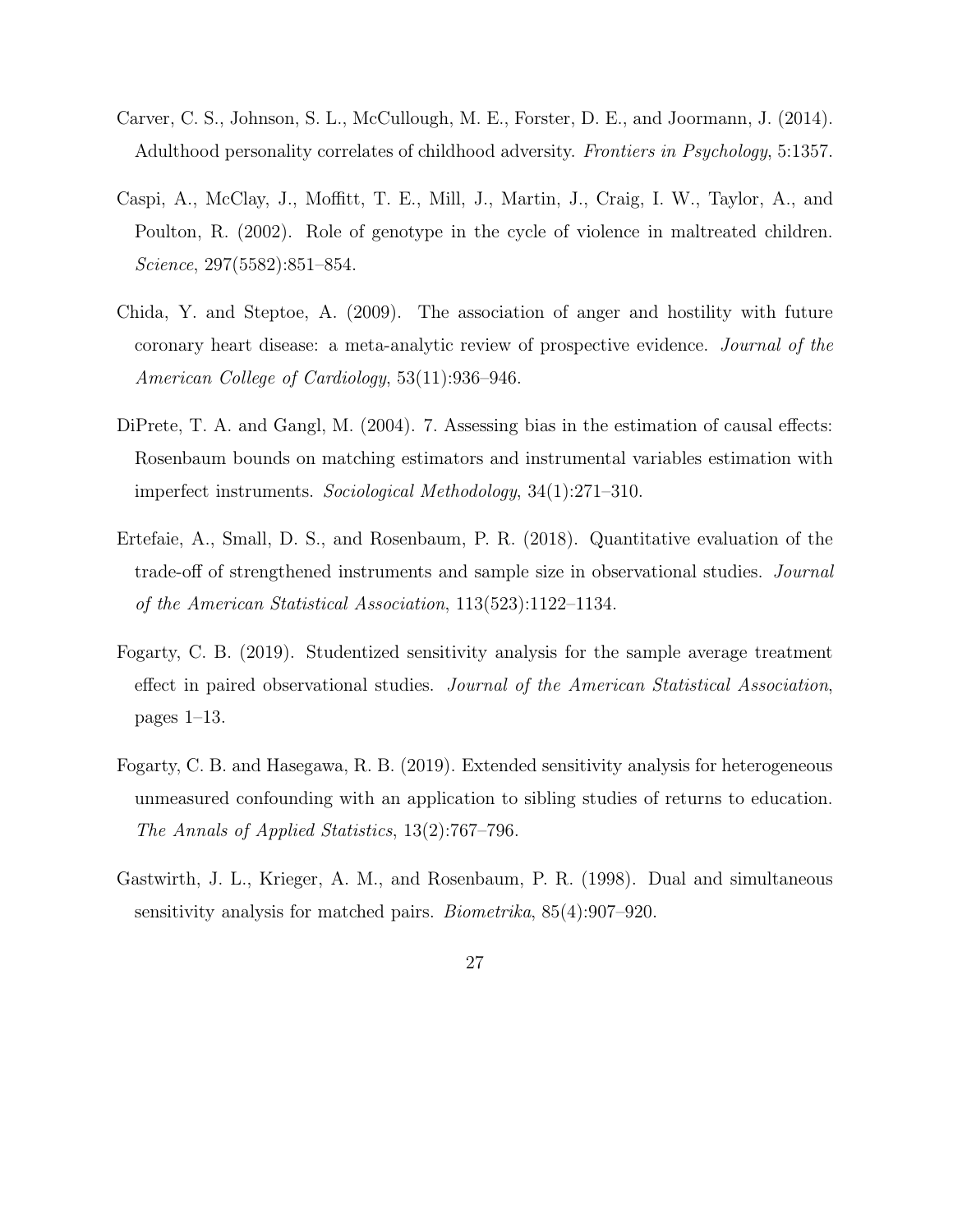- <span id="page-27-0"></span>Hansen, B. B. (2004). Full matching in an observational study of coaching for the sat. Journal of the American Statistical Association, 99(467):609–618.
- <span id="page-27-1"></span>Heller, R., Rosenbaum, P. R., and Small, D. S. (2009). Split samples and design sensitivity in observational studies. Journal of the American Statistical Association, 104(487):1090– 1101.
- <span id="page-27-5"></span>Herd, P., Carr, D., and Roan, C. (2014). Cohort profile: Wisconsin longitudinal study (WLS). International Journal of Epidemiology, 43(1):34–41.
- <span id="page-27-8"></span>Hsu, J. Y. and Small, D. S. (2013). Calibrating sensitivity analyses to observed covariates in observational studies. Biometrics, 69(4):803–811.
- <span id="page-27-2"></span>Hsu, J. Y., Zubizarreta, J. R., Small, D. S., and Rosenbaum, P. R. (2015). Strong control of the familywise error rate in observational studies that discover effect modification by exploratory methods. Biometrika, 102(4):767–782.
- <span id="page-27-4"></span>Ichino, A., Mealli, F., and Nannicini, T. (2008). From temporary help jobs to permanent employment: what can we learn from matching estimators and their sensitivity? Journal of Applied Econometrics, 23(3):305–327.
- <span id="page-27-7"></span>Kaludercic, N., Carpi, A., Menabò, R., Di Lisa, F., and Paolocci, N. (2011). Monoamine oxidases (MAO) in the pathogenesis of heart failure and ischemia/reperfusion injury. Biochimica et Biophysica Acta (BBA)-Molecular Cell Research, 1813(7):1323–1332.
- <span id="page-27-3"></span>Karmakar, B., French, B., and Small, D. S. (2019). Integrating the evidence from evidence factors in observational studies. Biometrika, 106(2):353–367.
- <span id="page-27-6"></span>Kawachi, I., Sparrow, D., Spiro III, A., Vokonas, P., and Weiss, S. T. (1996). A prospective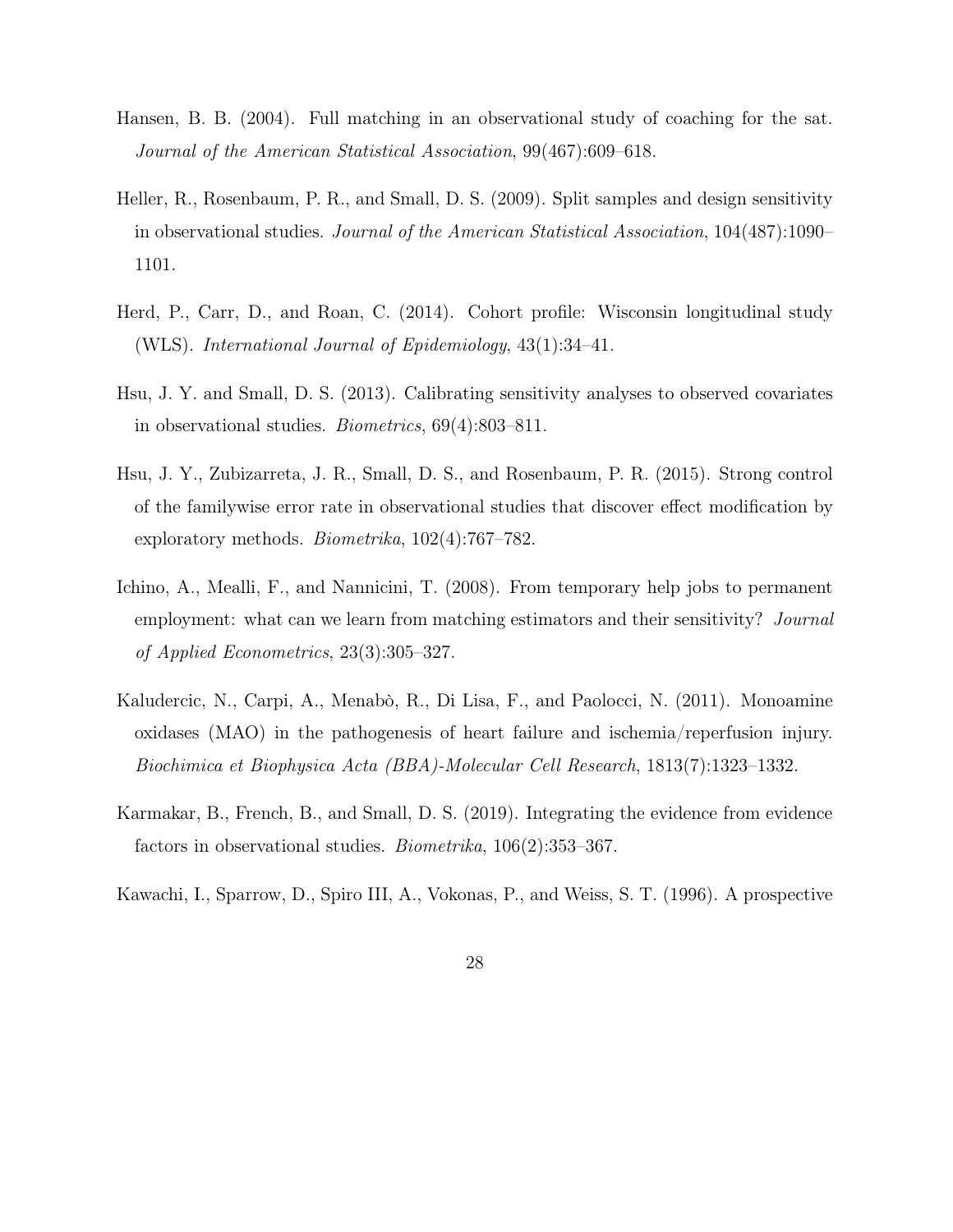study of anger and coronary heart disease: the normative aging study. Circulation, 94(9):2090–2095.

- <span id="page-28-5"></span>Korkeila, J., Vahtera, J., Korkeila, K., Kivimäki, M., Sumanen, M., Koskenvuo, K., and Koskenvuo, M. (2010). Childhood adversities as predictors of incident coronary heart disease and cerebrovascular disease. Heart, 96(4):298–303.
- <span id="page-28-6"></span>McDermott, R., Tingley, D., Cowden, J., Frazzetto, G., and Johnson, D. D. (2009). Monoamine oxidase a gene (MAOA) predicts behavioral aggression following provocation. Proceedings of the National Academy of Sciences, 106(7):2118–2123.
- <span id="page-28-4"></span>Myrtek, M. (2001). Meta-analyses of prospective studies on coronary heart disease, type a personality, and hostility. International Journal of Cardiology, 79(2-3):245–251.
- <span id="page-28-1"></span>Nattino, G. and Lu, B. (2018). Model assisted sensitivity analyses for hidden bias with binary outcomes. Biometrics, 74(4):1141–1149.
- <span id="page-28-3"></span>Neyman, J. S. (1923). On the application of probability theory to agricultural experiments. essay on principles. section 9. (translated and edited by D. M. Dabrowska and T. P. Speed). Statistical Science, (1990) 5:465–480.
- <span id="page-28-0"></span>Normand, S.-L. T., Landrum, M. B., Guadagnoli, E., Ayanian, J. Z., Ryan, T. J., Cleary, P. D., and McNeil, B. J. (2001). Validating recommendations for coronary angiography following acute myocardial infarction in the elderly: a matched analysis using propensity scores. Journal of Clinical Epidemiology, 54(4):387–398.
- <span id="page-28-2"></span>Ottman, R. (1996). Gene–environment interaction: definitions and study designs. Preventive Medicine, 25(6):764.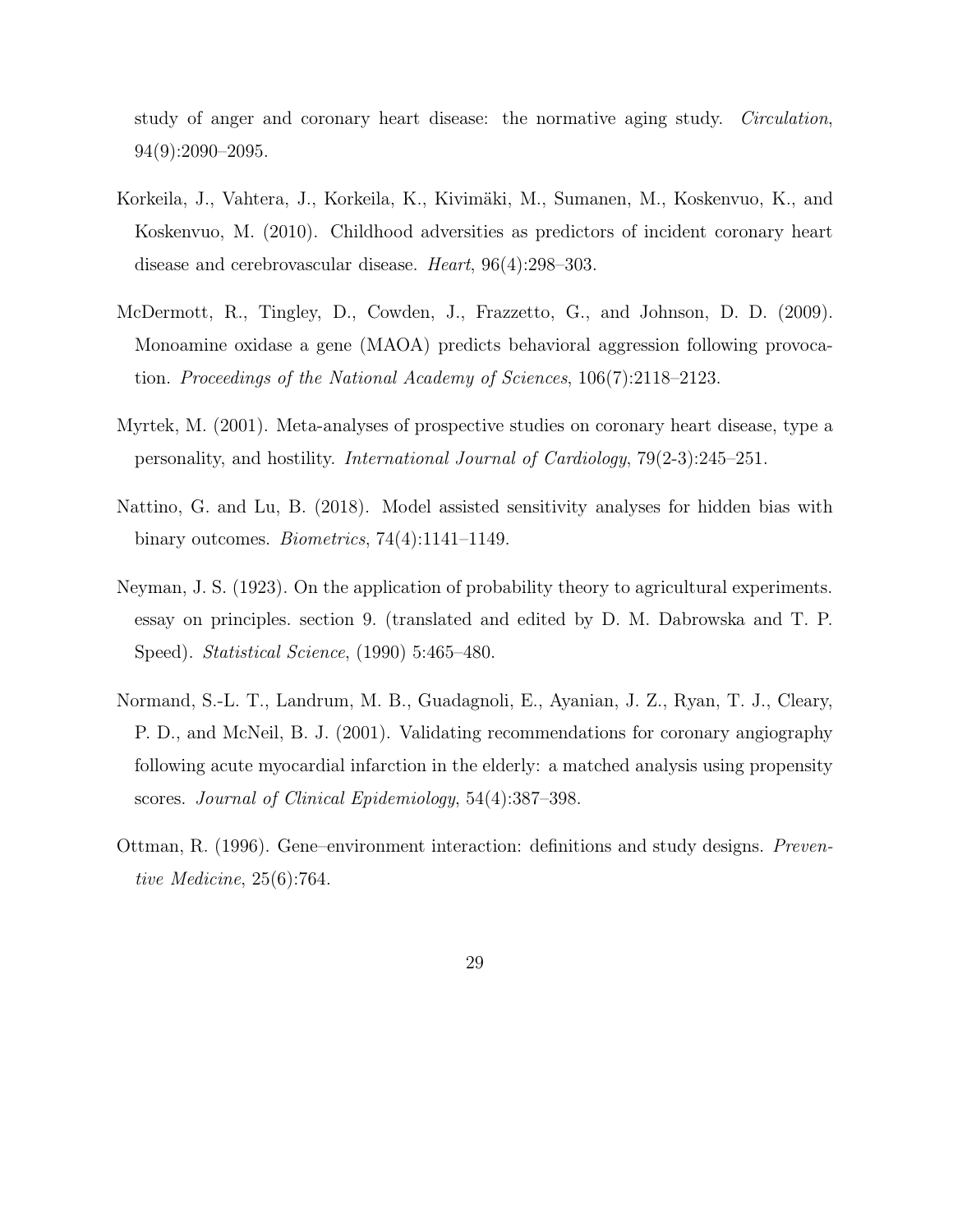- <span id="page-29-7"></span>Pérusse, L. and Bouchard, C. (1999). Genotype-environment interaction in human obesity/discussion. Nutrition Reviews, 57(5):S31.
- <span id="page-29-3"></span>Pimentel, S. D., Kelz, R. R., Silber, J. H., and Rosenbaum, P. R. (2015). Large, sparse optimal matching with refined covariate balance in an observational study of the health outcomes produced by new surgeons. Journal of the American Statistical Association, 110(510):515–527.
- <span id="page-29-4"></span>Rosenbaum, P. R. (1987). Sensitivity analysis for certain permutation inferences in matched observational studies. Biometrika, 74:13–26.
- <span id="page-29-1"></span>Rosenbaum, P. R. (2002). Observational Studies. Springer.
- <span id="page-29-5"></span>Rosenbaum, P. R. (2004). Design sensitivity in observational studies. Biometrika, 91(1):153–164.
- <span id="page-29-2"></span>Rosenbaum, P. R. (2010). Design of Observational Studies. Springer.
- <span id="page-29-6"></span>Rosenbaum, P. R. and Silber, J. H. (2009). Amplification of sensitivity analysis in matched observational studies. Journal of the American Statistical Association, 104(488):1398– 1405.
- <span id="page-29-8"></span>Rosenman, R. H., Brand, R. J., Sholtz, R. I., and Friedman, M. (1976). Multivariate prediction of coronary heart disease during 8.5 year follow-up in the western collaborative group study. American Journal of Cardiology, 37(6):903–910.
- <span id="page-29-0"></span>Rubin, D. B. (1973). Matching to remove bias in observational studies. Biometrics, pages 159–183.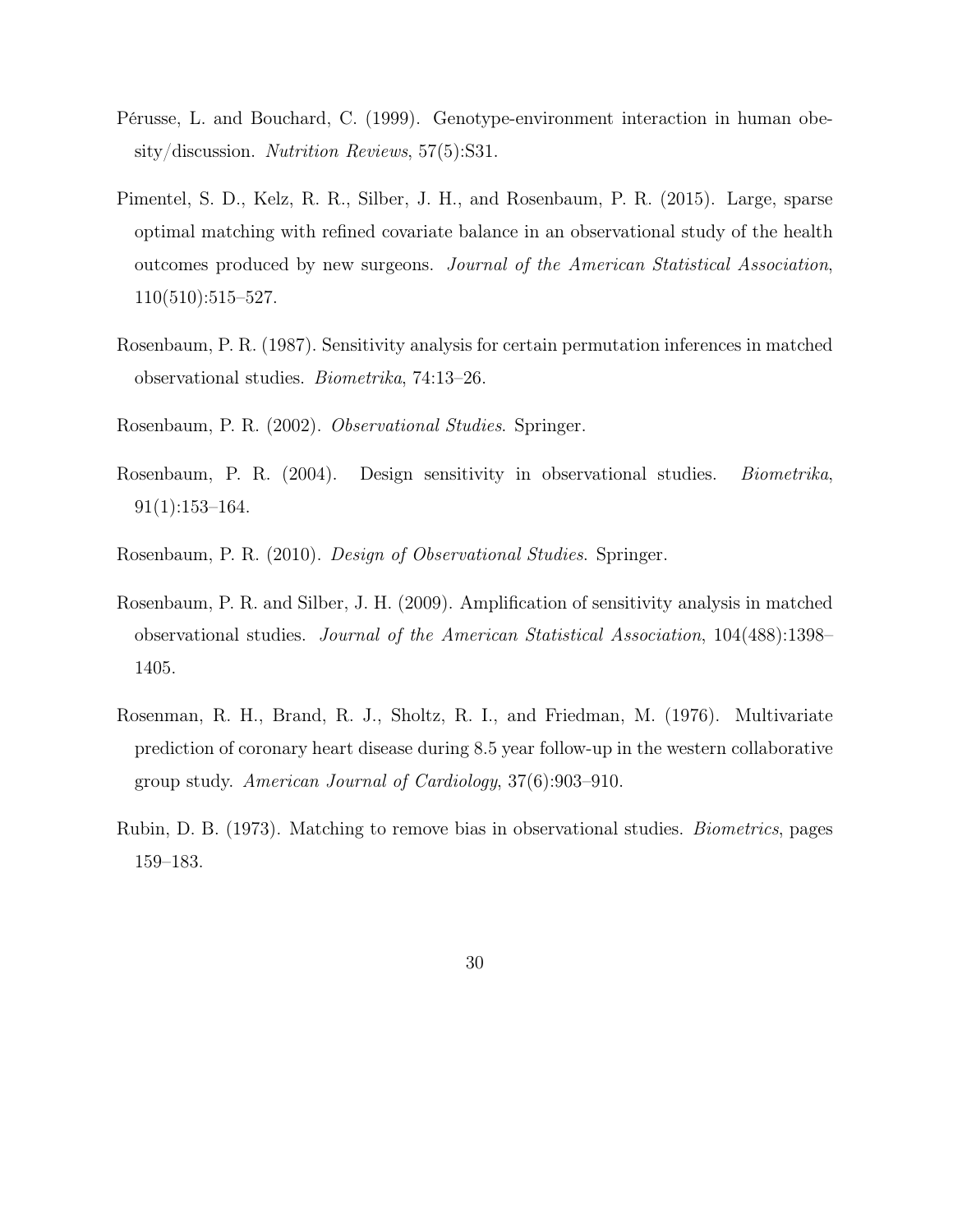- <span id="page-30-7"></span>Rubin, D. B. (1974). Estimating causal effects of treatments in randomized and nonrandomized studies. Journal of Educational Psychology, 66(5):688.
- <span id="page-30-2"></span>Silber, J. H., Lorch, S. A., Rosenbaum, P. R., Medoff-Cooper, B., Bakewell-Sachs, S., Millman, A., Mi, L., Even-Shoshan, O., and Escobar, G. J. (2009). Time to send the preemie home? additional maturity at discharge and subsequent health care costs and outcomes. Health Services Research, 44(2p1):444–463.
- <span id="page-30-0"></span>Stuart, E. A. (2010). Matching methods for causal inference: A review and a look forward. Statistical Science, 25(1):1.
- <span id="page-30-3"></span>Stuart, E. A. and Hanna, D. B. (2013). Commentary: Should epidemiologists be more sensitive to design sensitivity? Epidemiology, 24(1):88–89.
- <span id="page-30-6"></span>Zhang, B., Weiss, J., Small, D. S., and Zhao, Q. (2020). Selecting and ranking individualized treatment rules with unmeasured confounding. Journal of the American Statistical Association, pages 1–14.
- <span id="page-30-5"></span>Zhao, Q. (2019). On sensitivity value of pair-matched observational studies. Journal of the American Statistical Association, 114(526):713–722.
- <span id="page-30-4"></span>Zubizarreta, J., Lorch, S., Marshall, G., D'Apremont, I., and Tapia, J. (2016). Effect of prophylactic cpap in very low birth weight infants in south america. Journal of Perinatology, 36(8):629–634.
- <span id="page-30-1"></span>Zubizarreta, J. R., Cerdá, M., and Rosenbaum, P. R. (2013). Effect of the 2010 chilean earthquake on posttraumatic stress reducing sensitivity to unmeasured bias through study design. Epidemiology (Cambridge, Mass.), 24(1):79.